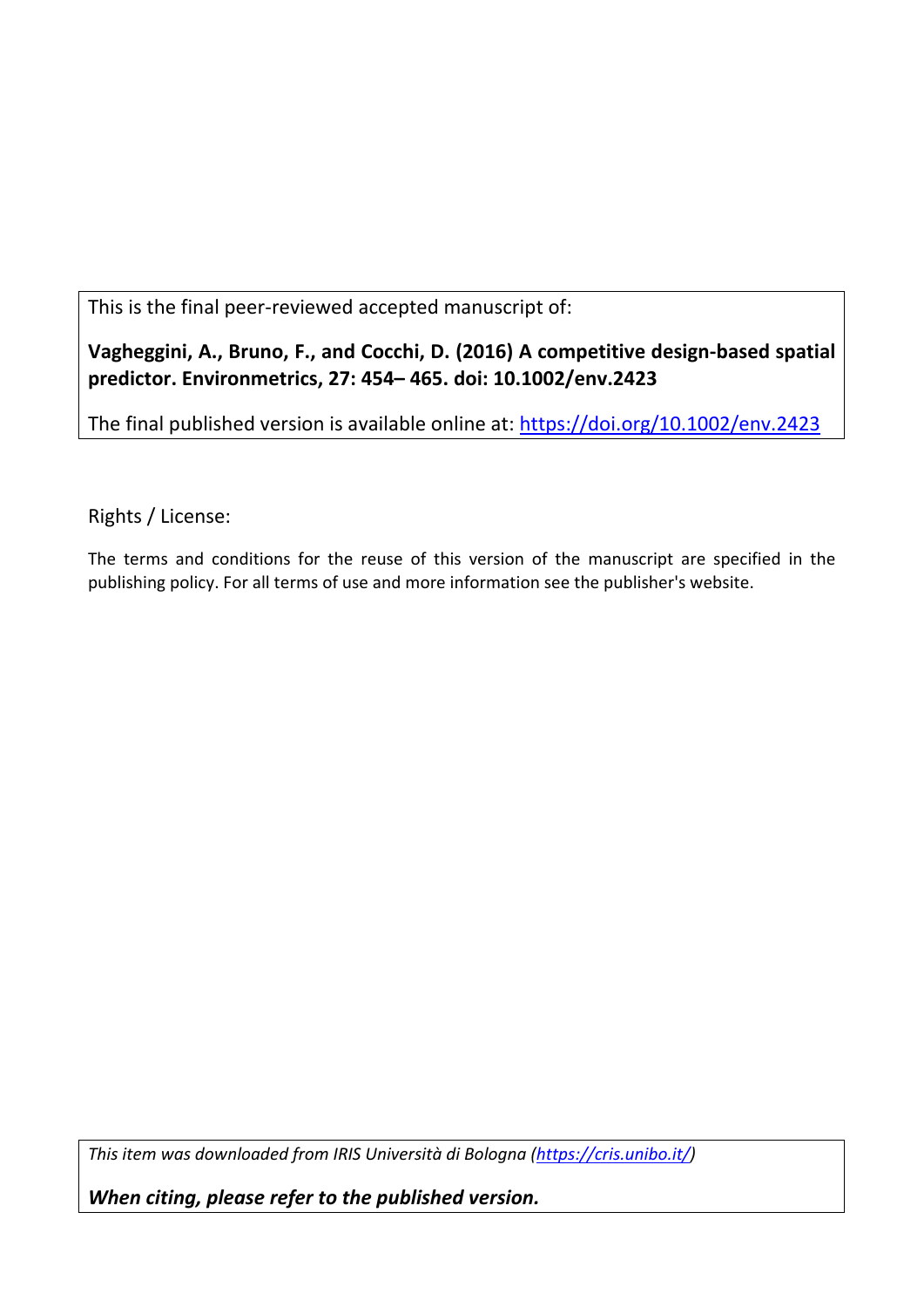### Environmetrics 00, 1–24

DOI: 10.1002/env.XXXX

# A competitive design-based spatial predictor

## A. Vagheggini<sup>a∗</sup> F. Bruno<sup>a</sup> and D. Cocchi<sup>a</sup>

Summary: Under the finite population design-based framework, locations' spatial information coordinates of a population have traditionally been used to develop efficient sampling designs rather than for estimation or prediction. We propose to enhance design-based individual prediction by exploiting the spatial information derived from geography, which is available for each population element before sampling. Individual predictors are obtained by reinterpreting deterministic interpolators under the finite population designbased framework, making it possible to derive their statistical properties. Monte Carlo experiments on real and simulated data help to appreciate the performances of the proposed approach in comparison both with estimators that do not employ spatial information and with kriging. We found that under the most favourable conditions for kriging, the proposed predictor shows good performances, particularly for small sample sizes.

Keywords: Finite populations design-based inference; Finite populations model-based inference; Individual spatial prediction.

#### 1. INTRODUCTION

Prediction in finite populations is often performed under a model-based approach, where a superpopulation is assumed (Little, 2004, 2014). Samples are used for estimating model hyperparameters, which are the basis for the prediction of unsampled individual values (Bolfarine and Zacks, 1992). Model misspecification is, in this case, a real danger: the unsuitability of the proposed superpopulation model is a major criticism to model-based inference in finite populations. Superpopulation models are also the typical statistical

<sup>&</sup>lt;sup>a</sup>Department of Statistical Sciences, University of Bologna

<sup>˚</sup>Correspondence to: Department of Statistical Sciences, University of Bologna, via delle Belle Arti 41 40126, Bologna, Italy. E-mail: alessandr.vagheggin2@unibo.it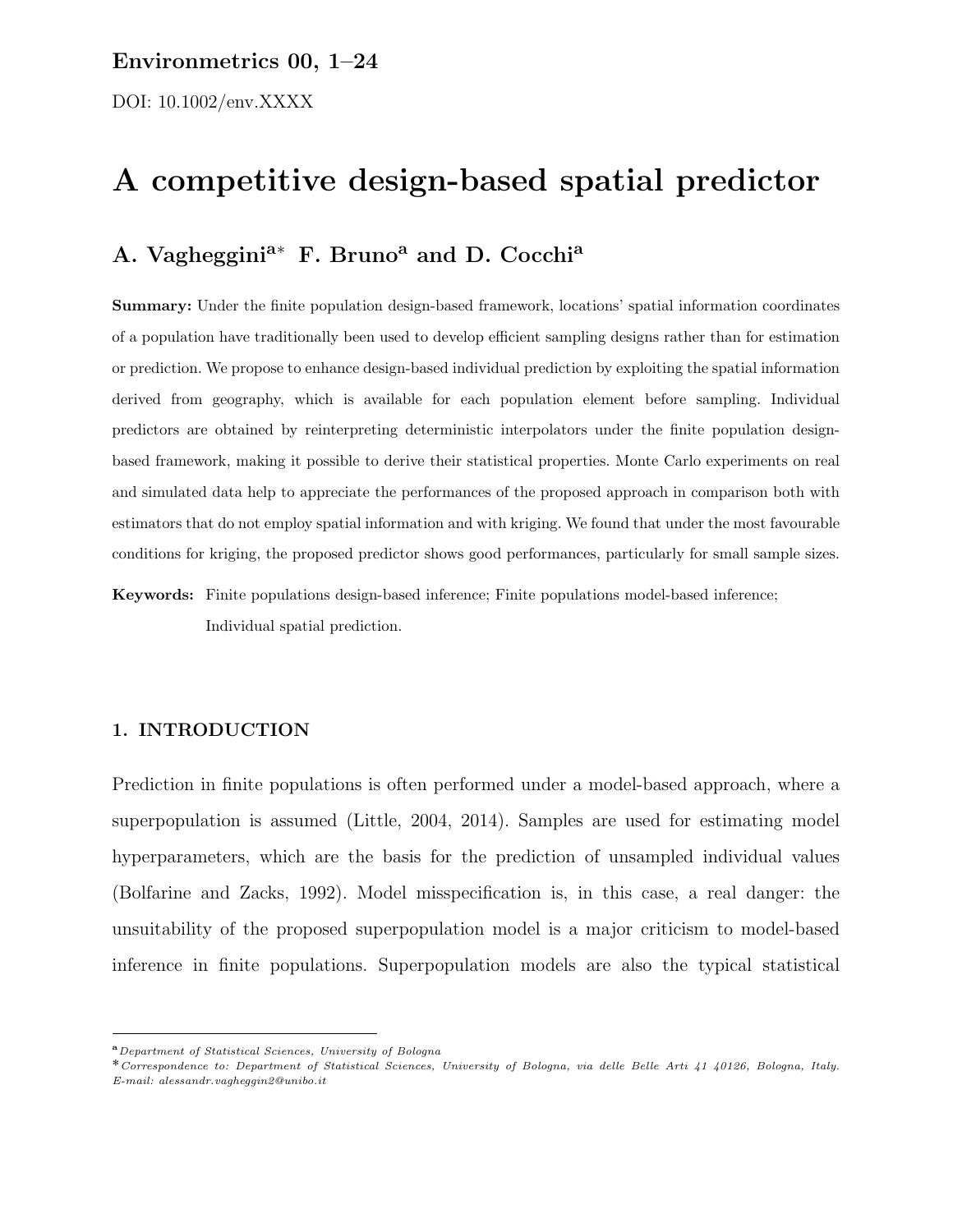tools for individual probabilistic prediction in spatially structured populations; the most popular method is kriging, which exploits a stochastic setting opposite to the deterministic interpolators that are popular in geography.

On the other hand design-based inference has a very long and established tradition in finite population theory. It relies on considering the population elements as unknown nonrandom quantities, while the only source of randomness lies on the discrete distribution that manages sample drawing (Gregoire, 1998). Totals, means or ratios are the most common objects of estimation. Design-based methods have traditionally not been considered suitable for spatially structured populations due to a conceptual misunderstanding first highlighted by Brus and de Gruijter (1997). Indeed, probabilistic sampling was believed not able to capture the spatial dependence of the problem at hand. However, in recent decades, a reappraisal of these methods has been promoted (Cox et al., 1997; Stehman, 2000; Wang et al., 2012) because, as suggested by de Gruijter and ter Braak (1990), a probabilistic sampling design selects locations and not the values of the variable under study. Baffetta et al. (2009) derive a design-based estimator of population synthetic quantities based on the k-nearest neighbour method for data from remotely sensed digital imagery. Cicchitelli and Montanari (2012) use geographical relationships as auxiliary variables in the structure of design-based estimators, allowing them to sensibly improve the performance of the estimators of the population total. Margalho et al. (2014) instead propose to include the sampling design in the prediction model as a covariate.

Individual spatial prediction is routinely performed either under a statistical model-based framework, usually via kriging (Cressie, 1993; Stein, 1999), or via deterministic interpolators in a non-stochastic framework (Mitas and Mitasova, 1999). Both approaches present some drawbacks. Indeed, kriging may not be suitable when the available sample size is small because it needs the semivariogram parameter estimation, performed using the few locations available and therefore only a few spatial lags. Conversely, deterministic spatial interpolators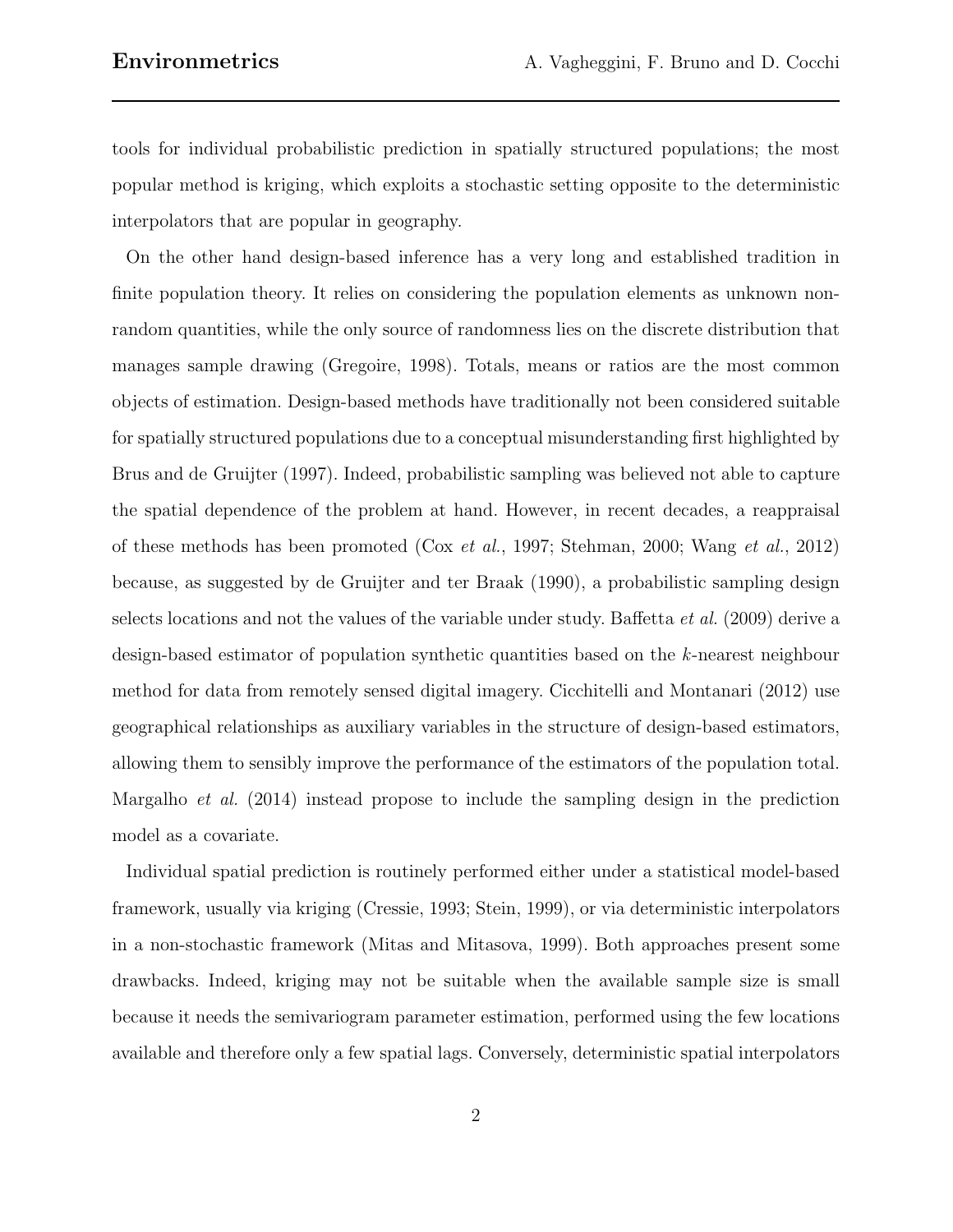which use weights that depend on functions of the spatial distances between the observed locations, fail to capture the random nature of the phenomenon being studied, because they are based only on the geographical arrangement, making it impossible to assess any probabilistic property (Webster and Oliver, 2007; Li and Heap, 2008).

In this paper, we illustrate how probabilistic structures can be associated with such interpolators. Thus, when the set of available locations is seen as the outcome of a probabilistic sampling design, any deterministic interpolator can be reinterpreted under randomization. This consideration fits with the finite population design-based inference paradigm, where the weighting system associated with any estimator is constructed for the whole population before sampling and is not constructed only for the available data set. Recently, Vagheggini (2013) proposed a new method for design-based spatial inference, leading to a predictor able to use the spatial information known at the population level to obtain individual values at any location.

Our aim is to use spatial information at the estimation level rather than at the sampling design level. When dealing with spatial data under a design-based framework, we consider geographical locations as further information associated with each population element. Spatial coordinates constitute a very special type of information ; geographical proximity can improve inference, but its influence must be assessed. Spatial coordinates must be kept separate from labels, still remaining population elements identifiers; thus, when coordinates are preserved, simple random sampling, which is the basic randomization of a population, does not contrast with spatial inference. This setting allows for a renewed motivation to equal probability random sampling, in a context where spatial information is separated from labels. On the converse, varying probability sampling is able to exploit information on an auxiliary variable that customarily does not correspond to spatial information. Its degree of association with study variable is often measured by the linear correlation coefficient.

In what follows, we refine the approach of Bruno *et al.* (2013) under a probabilistic sampling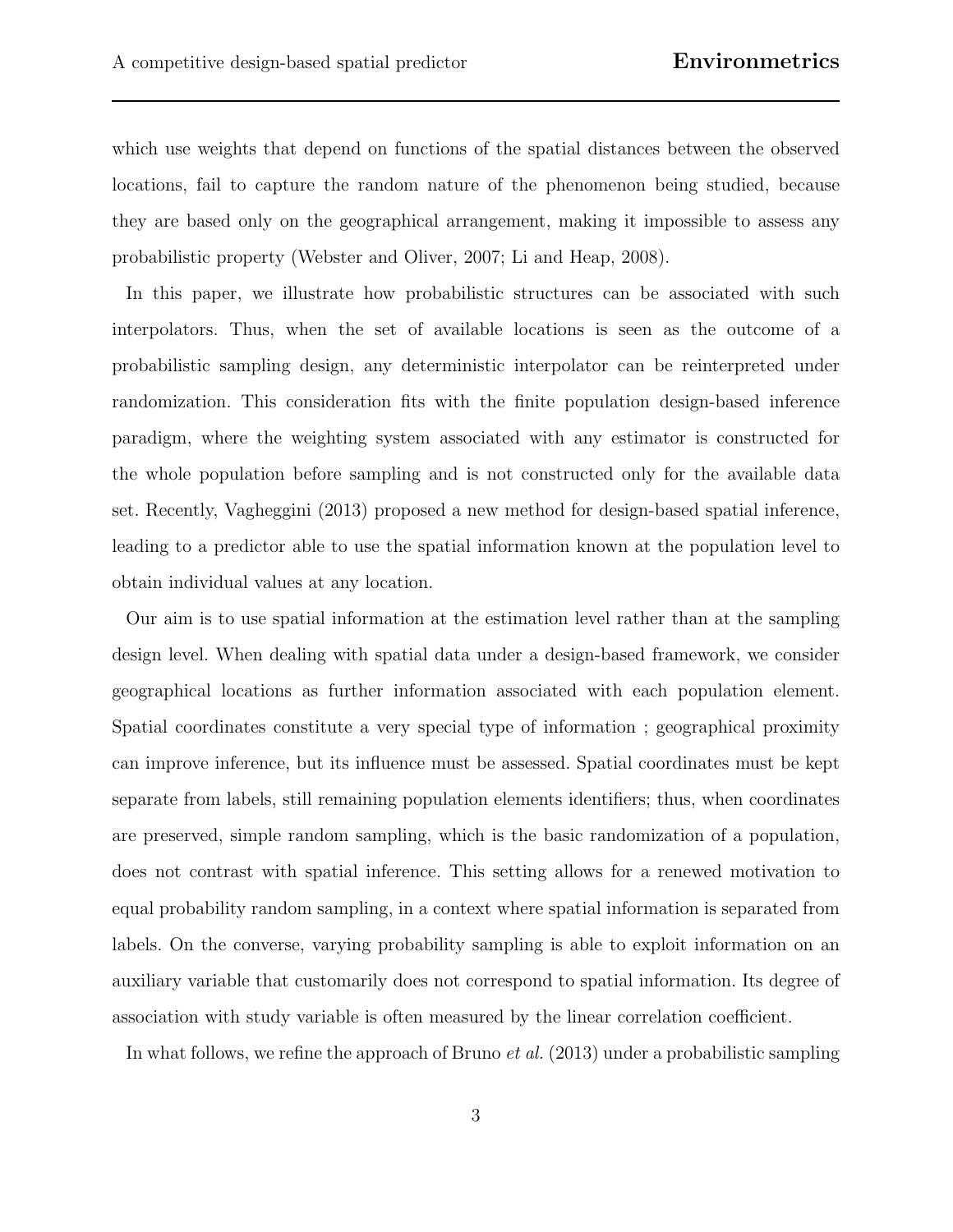design. The presentation is structured as follows. In the next section, spatial interpolators are revisited under the design-based framework. Section 3 summarizes the statistical properties of the individual predictor. Monte Carlo experiments on a real environmental data and simulated populations are described in Section 4, where we compare kriging with the results obtained from the proposed design-based strategy. A thorough discussion concludes the paper. Appendix A contains proofs of the propositions stated in Section 3 and Appendix B reports results in the special case of simple random sampling.

### 2. REVISITING SPATIAL INTERPOLATION UNDER THE DESIGN-BASED FRAMEWORK

In this work, we introduce a methodology for design-based individual prediction. Starting from a deterministic interpolator, we consider the set of known locations used to construct the interpolating function as the realization of a fixed-size probabilistic sampling design. We thus need to conform the usual design-based inference assumptions to the case under study. First, design-based techniques rely upon considering the values in the population as fixed but unknown; therefore, the probabilistic sampling design is the only source of randomness. For this reason, without loss of generality, we assume that the values at any location in the domain are the outcome of an unknown deterministic function of the coordinates. Second, in this work, we specifically address the case of a finite population; however, following the results of Cordy (1993), extending this case to the case of sampling from a continuous domain is straightforward (Vagheggini, 2013).

We develop the idea of using the spatial information at the estimation level rather than at the sampling design level, as already introduced by Bruno et al. (2013). The starting point is a deterministic spatial interpolator that usually is not associated with any uncertainty measure. When the set of known locations is considered as a realization of a probabilistic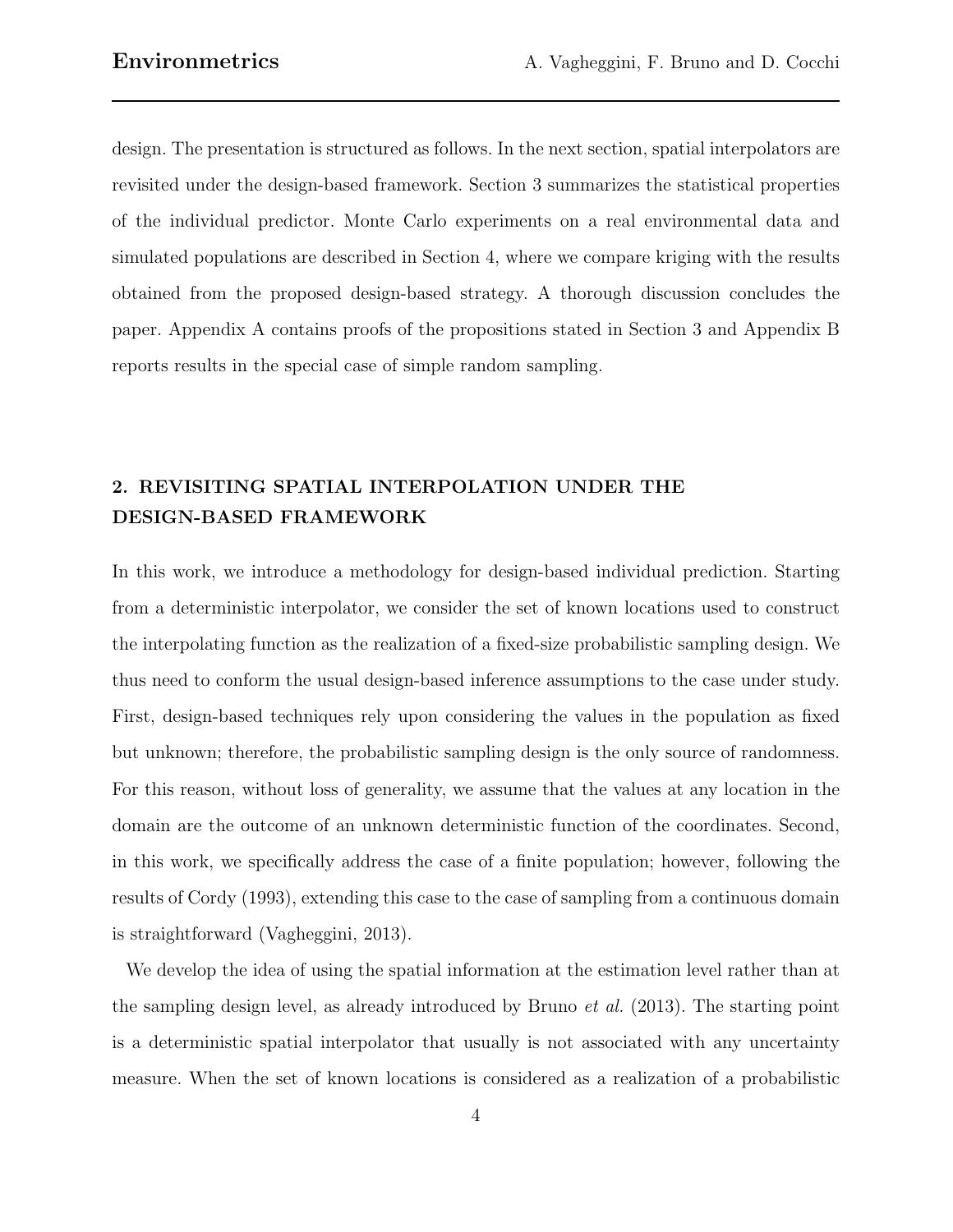sampling design, then the deterministic interpolator itself can be randomized because the extraction of each population element is managed by probability.

## 2.1. From a deterministic interpolator to a design-based individual spatial predictor

Let us consider a bounded spatial domain  $\mathcal{D} \subset \mathbb{R}^2$  and a function  $z(\mathbf{u})$ ,  $\mathbf{u} \in \mathcal{D}$ . Furthermore, let  $L = {\mathbf{u}_1, \dots, \mathbf{u}_n}$  be the set of n available locations, each with geographical coordinates  $\mathbf{u}_i = (x_i, y_i)$ . According to this notation, a spatial interpolator is defined as a weighted sum of the observed values; whether it assigns the true value to the known locations, the interpolator is defined as exact. A class of exact interpolators that generalizes the proposal of Shepard (1968) is

$$
\widehat{z}(\mathbf{u}) = \begin{cases}\n\sum_{i \in L} w_i z(\mathbf{u}_i), & \text{if } \mathbf{u} \notin L; \\
z(\mathbf{u}), & \text{otherwise,} \n\end{cases}
$$
\n(1)

where the weights are standardized monotonically decreasing functions of the Euclidean distances between locations in the domain

$$
w_i = \frac{f(\|\mathbf{u}_i - \mathbf{u}\|)}{\sum_{i \in L} f(\|\mathbf{u}_i - \mathbf{u}\|)}.
$$

The weighting system states, as a milestone of our future considerations, that geographical proximity favours the similarity of values of the variable under study.

Furthermore, let us suppose that we are interested in estimating the value of the variable under study at a finite number of locations in the domain  $\mathcal D$  or that a (regular) finite grid has been superimposed over the spatial domain  $\mathcal{D}$ . In the former case, we assume that the coordinates are known for each location before sampling; in the latter, without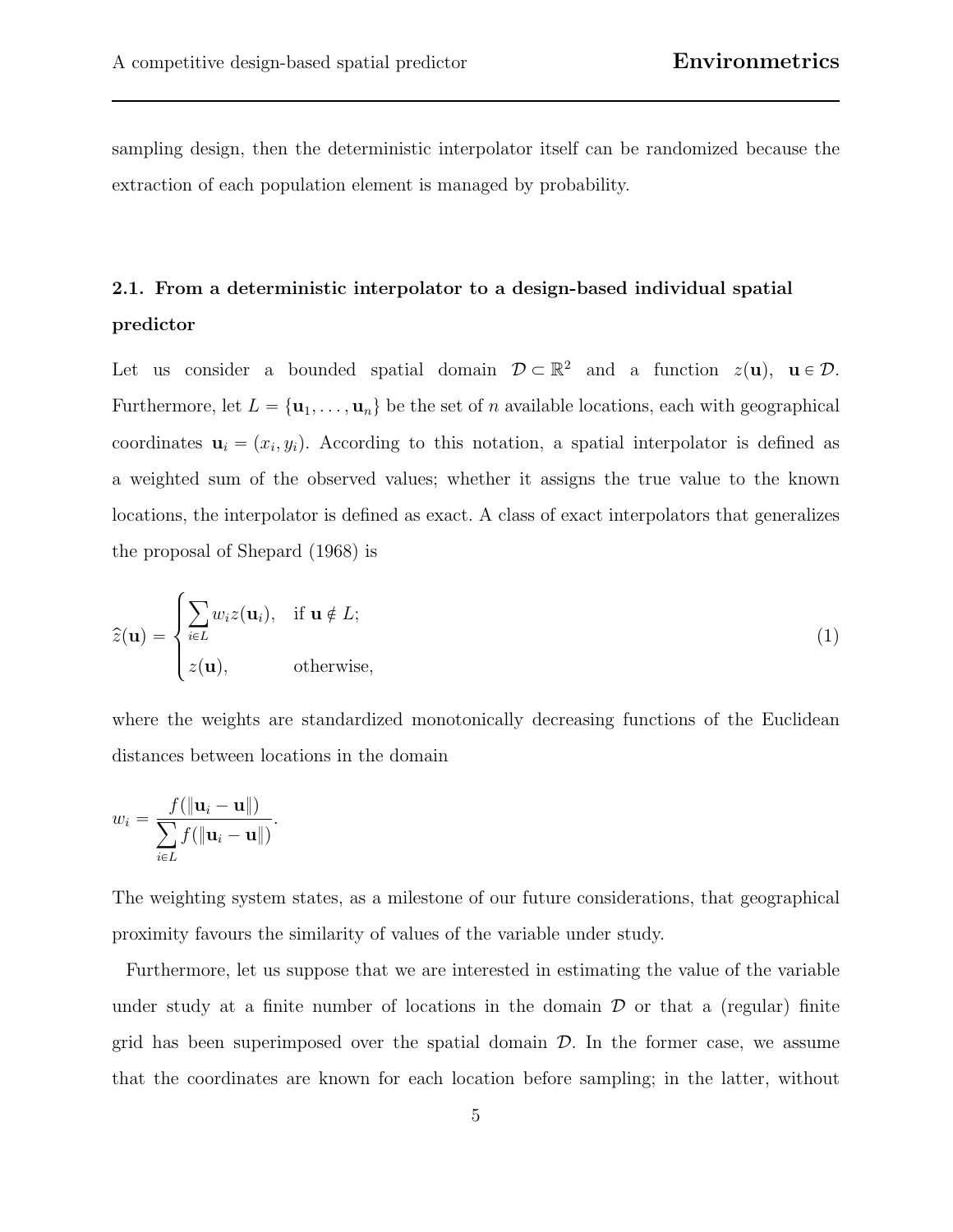$\mathbf{r}$ 

loss of generality, we assume to know the coordinates of the centroid  $\mathbf{u}_i = (x_i, y_i)$  of each grid element. Both cases fit the idea of finite population inference where a population  $P$  of size  $N$  is considered. By considering the number of spatial locations as finite, we are able to define the  $N \times N$  symmetric matrix  $\Phi$  collecting the appropriate values of the function of Euclidean distances of each location from any other in the off-diagonal elements and having null diagonal values

fi

$$
\Phi = \begin{bmatrix}\n0 & f(\Vert \mathbf{u}_2 - \mathbf{u}_1 \Vert) & \cdots & f(\Vert \mathbf{u}_N - \mathbf{u}_1 \Vert) \\
f(\Vert \mathbf{u}_1 - \mathbf{u}_2 \Vert) & 0 & \cdots & f(\Vert \mathbf{u}_N - \mathbf{u}_2 \Vert) \\
\vdots & \vdots & \ddots & \vdots \\
f(\Vert \mathbf{u}_1 - \mathbf{u}_N \Vert) & f(\Vert \mathbf{u}_2 - \mathbf{u}_N \Vert) & \cdots & 0\n\end{bmatrix}.
$$

Moving to a finite population design-based framework, one can see the set  $L$  of known locations as the realization of a fixed-size probabilistic sampling design which can now be denoted as s, as customary in survey sampling. Formally, we define  $S$  as an arbitrary element of the  $\sigma$ -algebra of all possible samples belonging to the sample space; s is the realization of S. Let us suppose that the values  $z(\mathbf{u}_1), \ldots, z(\mathbf{u}_N)$  refer to an unknown non-stochastic function,  $z : \mathcal{D} \to \mathbb{R}$ , evaluated at the sampled locations,  $\mathbf{u}_1, \ldots, \mathbf{u}_n$ . We propose a way to exploit the spatial information at the estimation level, stating that any sampling design without replacement appears more suitable because it guarantees that the spatial information will be used only once. Inclusion in sample  $S$  is therefore managed by the Bernoulli random variables  $\mathcal{I}_{(i \in S)}$ ,  $i = 1, ..., N$ , such that  $\pi_i = \Pr(i \in s) > 0$  for all  $i \in \mathcal{P}$ ; the Bernoulli random variables can be collected in the N-dimensional random vector  $\mathbf{q} = [\mathcal{I}_{(1\in S)}, \ldots, \mathcal{I}_{(N\in S)}]^\top$ . Analogously, inclusion of a generic t-tuple of locations  $\mathbf{u}_i, \mathbf{u}_{i+1}, \ldots, \mathbf{u}_{i+t-1}$ , is managed by the Bernoulli random variables  $\mathcal{I}_{(i,i+1,\ldots,i+t-1\in S)}$  such that  $\pi_{i,i+1,\dots,i+t-1} = \Pr(i, i + 1, \dots, i + t - 1 \in s) > 0$  for all  $i, i + 1, \dots, i + t - 1 \in \mathcal{P}$ . Quantities  $\pi_{i,i+1,\dots,i+t-1}$  are the tth-order inclusion probabilities. Once a sample s is drawn from the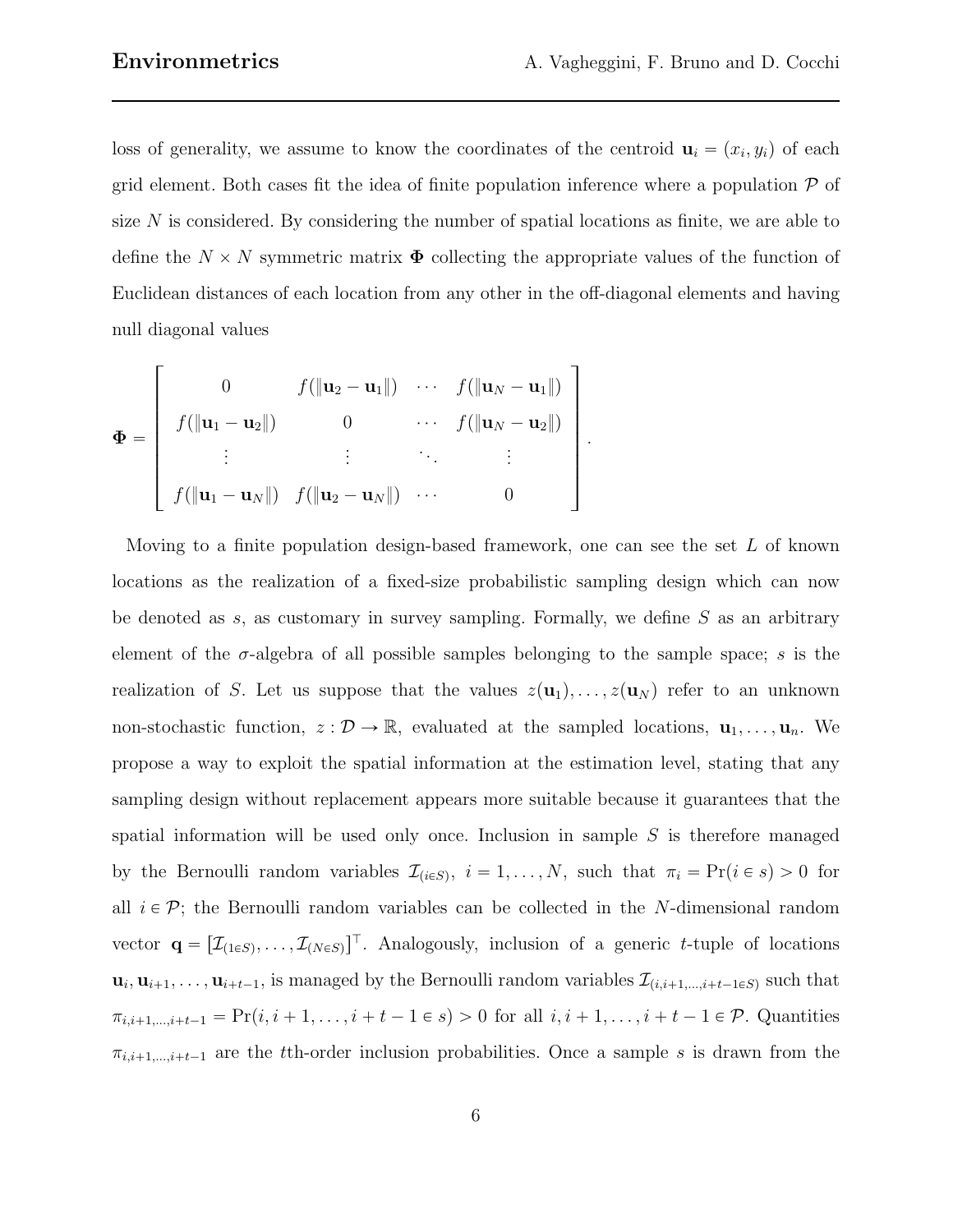population, the realization of the random vector  $q$  is the N-dimensional vector containing n unit values in correspondence of the sampled locations and zero otherwise. Exclusion from the sample is managed by the complement to one of the Bernoulli random variables managing inclusion,  $(i.e. 1 - \mathcal{I}_{(i \in S)})$  because inclusion in and exclusion from the sample are two mutually exclusive events. These considerations lead to rewrite interpolator (1) as an individual design-based predictor as follows.

Let us rewrite the weighting system of interpolator (1) accordingly to the finite population design-based framework previously highlighted

$$
\mathbf{h}_{i} = \mathcal{I}_{(i \in S)} \mathbf{e}_{i} + (1 - \mathcal{I}_{(i \in S)}) \mathbf{q} \circ \boldsymbol{\phi}_{i}, \quad i = 1, \dots, N,
$$
\n
$$
(2)
$$

where  $\phi_i = \Phi \mathbf{e}_i$  is the *i*th column of matrix  $\Phi$ ,  $\mathbf{e}_i$  is the *i*th N-dimensional canonical basis and  $\circ$  is the (Hadamard) element-wise product. Then, the interpolator for the *i*th generic location can be rewritten as a design-based individual predictor, resulting in the ratio of linear combinations of random quantities

$$
\hat{z}(\mathbf{u}_i) = (\mathbf{h}_i^{\top} \mathbf{1}_N)^{-1} \mathbf{h}_i^{\top} \mathbf{z}
$$
\n
$$
= \frac{\mathcal{I}_{(i \in S)} z(\mathbf{u}_i) + (1 - \mathcal{I}_{(i \in S)}) \sum_{j \neq i} \phi_{ij} z(\mathbf{u}_j) \mathcal{I}_{(j \in S)}}{\mathcal{I}_{(i \in S)} + (1 - \mathcal{I}_{(i \in S)}) \sum_{j \neq i} \phi_{ij} \mathcal{I}_{(j \in S)}}, \quad i = 1, ..., N,
$$
\n(3)

where  $\phi_{ij} = f(\|\mathbf{u}_j - \mathbf{u}_i\|)$  is the *ij*th element of matrix  $\Phi$ . Predictor (3) can be rewritten in matrix form to account for predictions at all the locations in the domain

$$
\hat{\mathbf{z}} = \text{diag}(\mathbf{H}\mathbf{1}_N)^{-1}\mathbf{H}\mathbf{z},\tag{4}
$$

where  $\mathbf{z} = [z(\mathbf{u}_1), \dots, z(\mathbf{u}_N)]^\top$  is the N-dimensional vector collecting the population values; and  $\mathbf{H} = [\mathbf{h}_1, \dots, \mathbf{h}_N]^\top$  is the  $N \times N$  matrix collecting by row the non-normalized weighting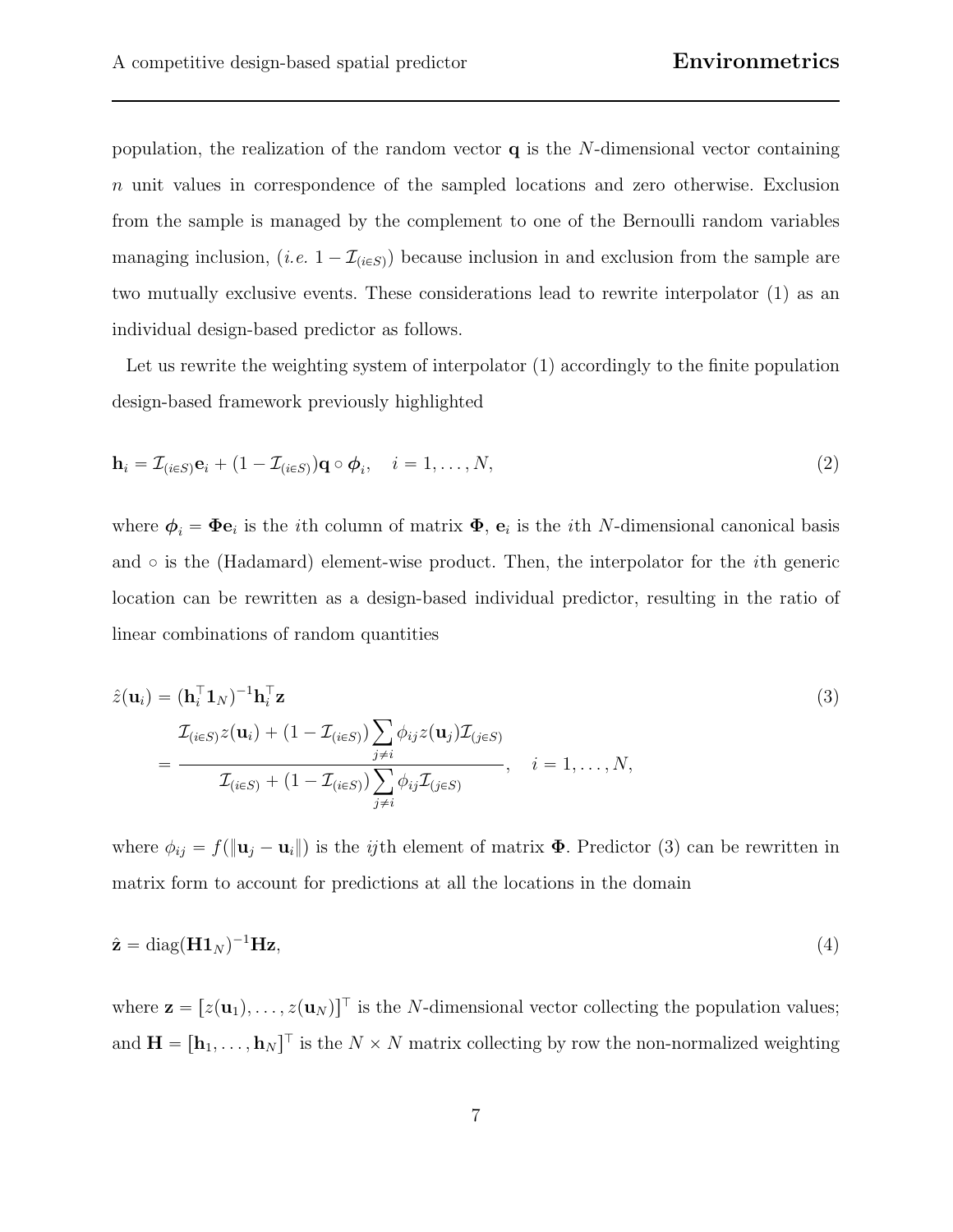vectors  $\mathbf{h}_i$ . Individual predictor (3), when the *i*th location is sampled, assumes the observed value; for unsampled locations, it computes expression (1), further adding uncertainty according to the principles of design-based finite population inference.

## 3. STATISTICAL PROPERTIES OF THE INDIVIDUAL SPATIAL PREDICTOR

Individual predictor (3) is a ratio of linear combinations of random quantities and, therefore, its properties can be analytically obtained only in approximated form.

Theorem 1 The first-order Taylor expansion approximated expectation of predictor (3) is

$$
E[\hat{z}(\mathbf{u}_i)] \simeq \frac{(\pi_i \mathbf{e}_i + (\boldsymbol{\pi} - \widetilde{\boldsymbol{\pi}}_i) \circ \boldsymbol{\phi}_i)^{\top} \mathbf{z}}{(\pi_i \mathbf{e}_i + (\boldsymbol{\pi} - \widetilde{\boldsymbol{\pi}}_i) \circ \boldsymbol{\phi}_i)^{\top} \mathbf{1}_N},
$$
\n(5)

where vector  $\boldsymbol{\pi} = (\pi_1, \dots, \pi_N)^\top$  collects the first-order inclusion probabilities and vector  $\tilde{\boldsymbol{\pi}}_i =$  $(\pi_{1i}, \ldots, \pi_{(i-1)i}, \pi_i, \pi_{(i+1)i}, \ldots, \pi_{Ni})^\top$  involves first- and second-order inclusion probabilities in the sample.

Proof. See Appendix A.

Theorem 2 The first-order Taylor expansion approximated variance of predictor (3) is

$$
V[\hat{z}(\mathbf{u}_i)] \simeq \mathbf{k}_i^\top E[\mathbf{h}_i \mathbf{h}_i^\top] \mathbf{k}_i \tag{6}
$$

where we define vector

$$
\mathbf{k}_{i} = \frac{(\pi_{i}\mathbf{e}_{i} + (\boldsymbol{\pi} - \widetilde{\boldsymbol{\pi}}_{i}) \circ \boldsymbol{\phi}_{i})^{\top} \mathbf{1}_{N} \mathbf{z} - (\pi_{i}\mathbf{e}_{i} + (\boldsymbol{\pi} - \widetilde{\boldsymbol{\pi}}_{i}) \circ \boldsymbol{\phi}_{i})^{\top} \mathbf{z} \mathbf{1}_{N}}{(\pi_{i}\mathbf{e}_{i} + (\boldsymbol{\pi} - \widetilde{\boldsymbol{\pi}}_{i}) \circ \boldsymbol{\phi}_{i})^{\top} \mathbf{1}_{N})^{2}}
$$
(7)

and the expectation of quantity  $\mathbf{h}_i \mathbf{h}_i^{\top}$ 

$$
E[\mathbf{h}_i \mathbf{h}_i^\top] = \pi_i \mathbf{e}_i \mathbf{e}_i^\top + (\widetilde{\mathbf{\Pi}} - \widetilde{\mathbf{\Pi}}_i) \circ \boldsymbol{\phi}_i \boldsymbol{\phi}_i^\top,\tag{8}
$$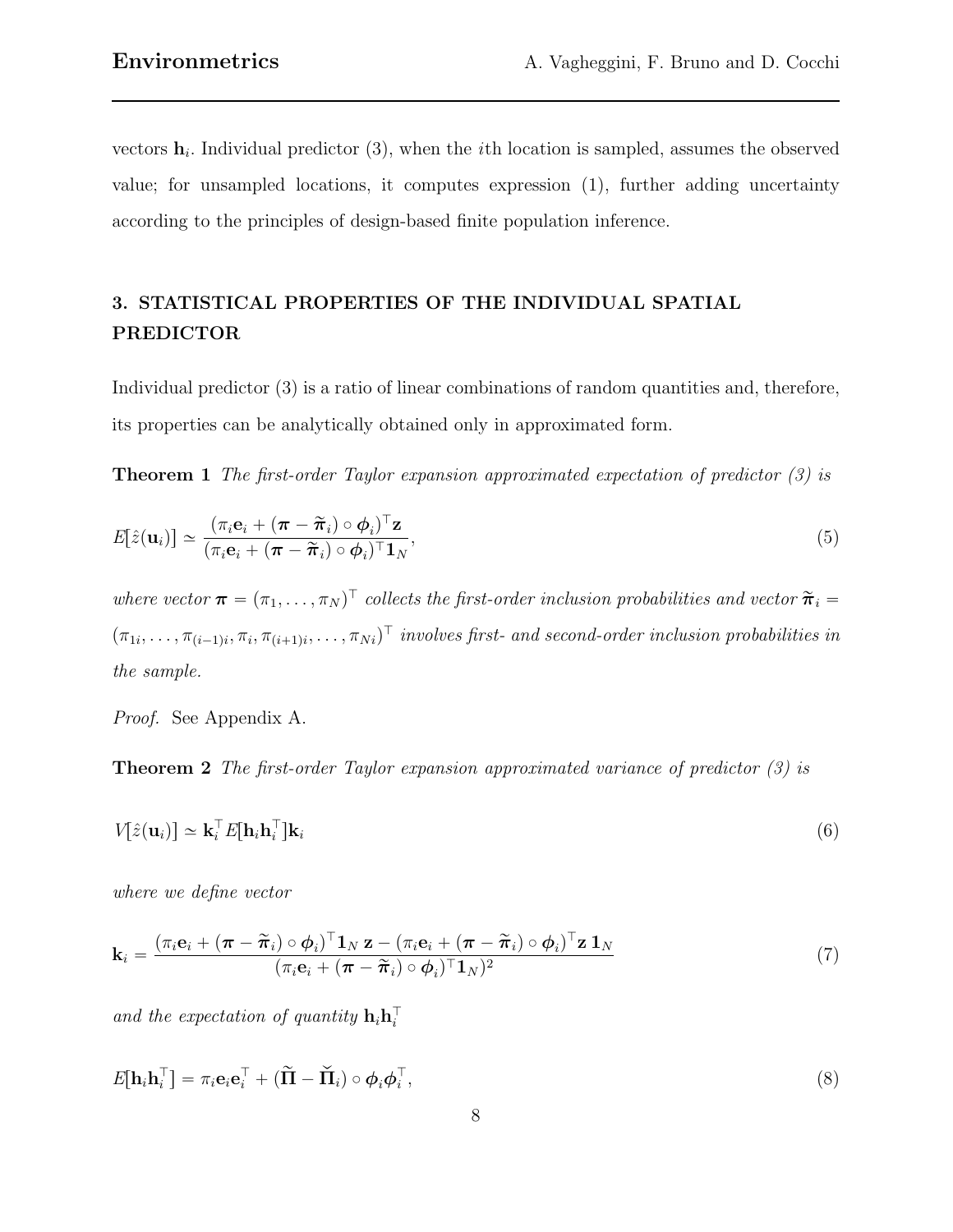which involves matrix  $\tilde{\mathbf{\Pi}}$  collecting the column vectors  $\tilde{\boldsymbol{\pi}}_i$  and matrix  $\check{\mathbf{\Pi}}_i = E[\mathcal{I}_{(i \in S)} \mathbf{q} \mathbf{q}^\top],$ which involve the inclusion probabilities up to the third-order.

Proof. See Appendix A.

The individual predictor is finite population consistent (Särndal *et al.*, 1992)

 $\lim_{n\to N}\hat{z}(\mathbf{u}_i)=z(\mathbf{u}_i),$ 

as interpolator (1) is exact.

Theorems 1 and 2 for simple random sampling without replacement (SRSWoR) are shown in Appendix B.

#### 4. ASSESSMENT OF PREDICTOR PERFORMANCES

In this section, we evaluate and compare the performances of several individual predictors in varying spatial scenarios under different sampling designs. Our aim is to highlight situations where our proposal is competitive with respect to kriging, which is the benchmark modelbased technique.

Design-based inference is rather rigid: it makes use of the spatial information by means of matrix  $\Phi$ , which summarizes the inter-subjective shared geographical knowledge. A different aspect is represented by the choice of useful auxiliary information for varying probability sampling. Suitable auxiliary variables follow the basic geography laws, according to which individuals that are close tend to share more similar values than individuals that are far, as well as are strongly correlated with the study variable. We do not debate between design- and model-based inference in finite population, which has already been thoroughly examined, for instance, by Hansen *et al.* (1983), Little  $(2004)$  and Wang *et al.* (2012).

In order to investigate the properties of predictor (3), we first take into account a real dataset. Then, we conduct a simulation study for better managing different aspects of spatial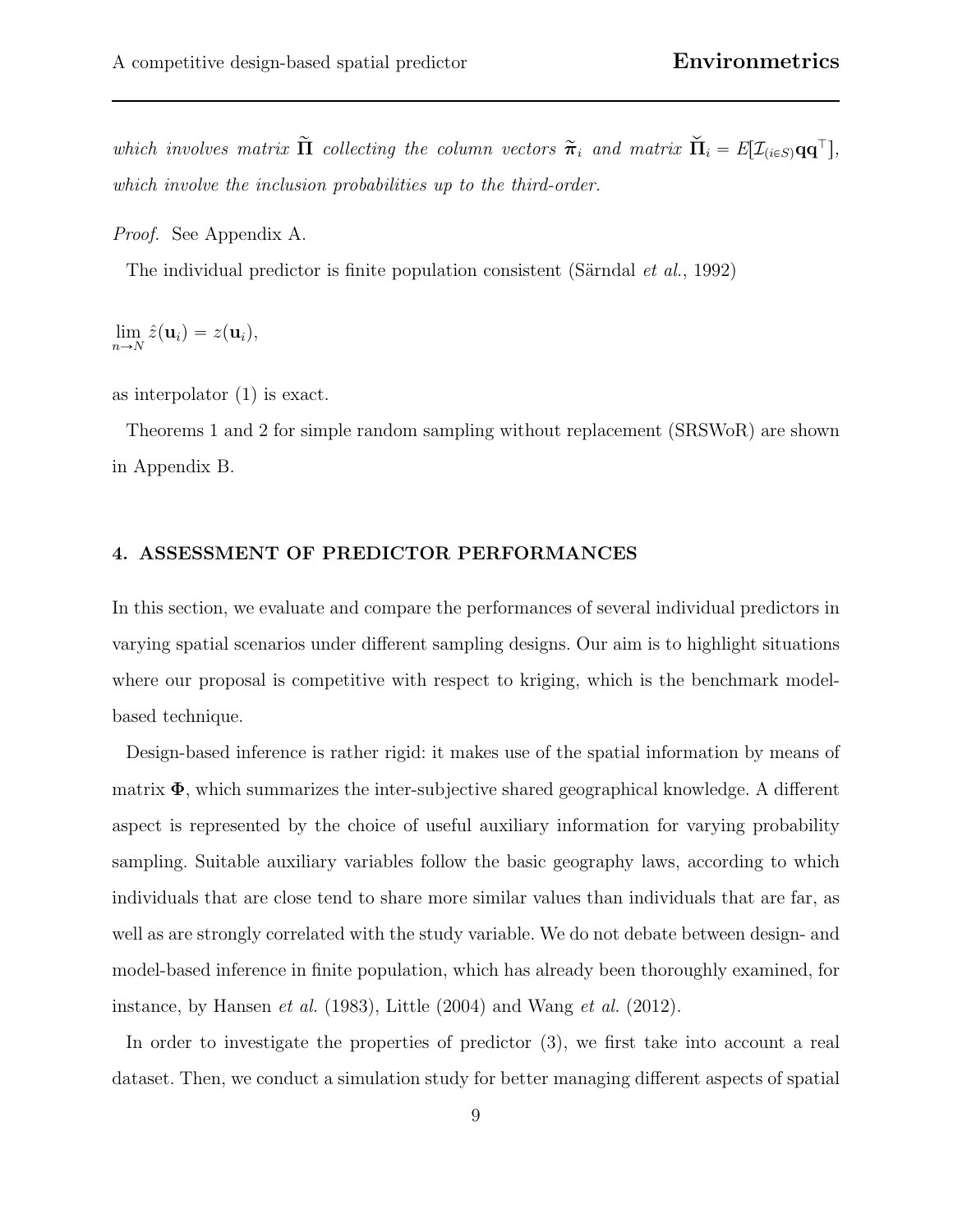populations. A Monte Carlo experiment is performed in both cases for assessing the behaviour of the predictor.

#### 4.1. A case study

Environmental literature is rich of spatial datasets, very often analyzed via statistical techniques by data collectors. When spatial data are processed by non-statisticians, nonstochastic predictors are usually adopted without associating uncertainty to them. As statisticians, with (3), we make a proposal able to attach a measure of uncertainty to the prediction; therefore, we highlight the design-based spatial predictor performances by starting from a popular environmental dataset.

We refer to a dataset available in the R CRAN's library geoR (Ribeiro Jr and Diggle, 2001), in this way by giving the possibility of testing further methodological proposal. The Kattegat dataset consists of 70 measures of salinity (Diggle and Lophaven, 2006) taken in the estuaries between Denmark and Sweden limited by the North Sea (see Figure 1). Water exchange between the Baltic Sea and the North Sea through Kattegat is closely coupled to the wind conditions. Salinity is given in psu (practical salinity unit). In the Kattegat salinity varies from approximately 30 psu in the northern part to approximately 20 psu in the south; a decreasing large scale component in this direction might be assumed. Values above 30 psu are termed as oceanic environment while freshwater is characterised by values less than 0.5. Distances between locations range from 0.65 to 212.15 kilometres.

#### [Figure 1 about here.]

The population size leads to a number of possible samples that is not computationally manageable; thus, a Monte Carlo experiment is performed. The samples of the Monte Carlo experiment constitute a randomly drawn subset of the sampling space having a computationally manageable dimension; eight sampling fractions, varying from 0.05 to 0.40 by 0.05, are considered. For each sampling fraction, 1000 random samples are drawn and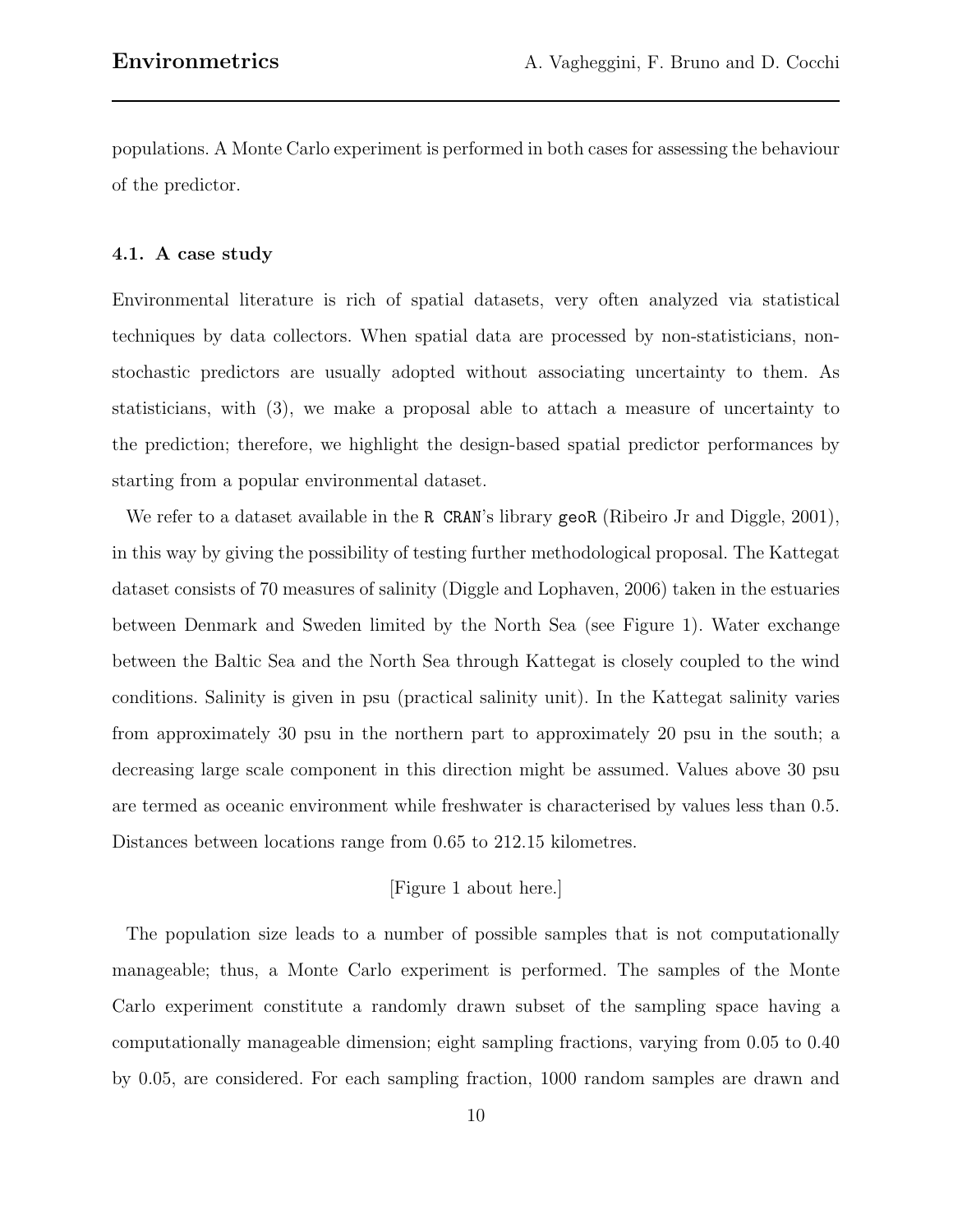for each of them predictor  $(3)$  is computed under two different choices of function f of the Euclidean distances. Firstly, we consider the inverse squared distance between a specified location  $\mathbf{u}'$  and the generic location  $\mathbf{u}$  in the spatial domain

$$
\phi_{ij} = \|\mathbf{u}_j - \mathbf{u}_i\|^{-2},\tag{9}
$$

in this way randomizing, under a design-based framework, the inverse distance weighted (IDW) interpolator proposed by Shepard (1968). Secondly, we use a Gaussian kernel of the Euclidean distances between a specified location  $\mathbf{u}'$  and any generic other  $\mathbf{u}$  in the domain

$$
\phi_{ij} = \exp\left\{-\frac{\|\mathbf{u}_j - \mathbf{u}_i\|^2}{2r^2}\right\},\tag{10}
$$

where r is the bandwidth, or radius, of the kernel. Along with predictor  $(3)$ , the kriging predictor (Cressie, 1993) and the individual predictive form of the estimator of the total (Bolfarine and Zacks, 1992), which assigns the sample mean to the unsampled elements of the population

$$
\hat{z}(\mathbf{u}_i) = \begin{cases} z(\mathbf{u}_i), & \text{if } \mathbf{u}_i \text{ has been sampled;} \\ \bar{z}, & \text{otherwise,} \end{cases}
$$
\n(11)

are also computed. Results are summarised in terms of bias and RMSE in Figures 2 and 3, respectively.

Each figure contains the eight boxplots of predictors' bias or RMSE at the different sample sizes. Predictor (11) (denoted in both figures as "BZ") gives, in terms of bias, the worst performances for all sampling fractions. The result was expected since this predictor does not account for spatial information. For the other three predictors, the spatial information enters in the weights according to equations (9) and (10) for IDW and Gaussian kernel (G in both figures), as well as in the estimation of the variogram and trend for kriging. The median bias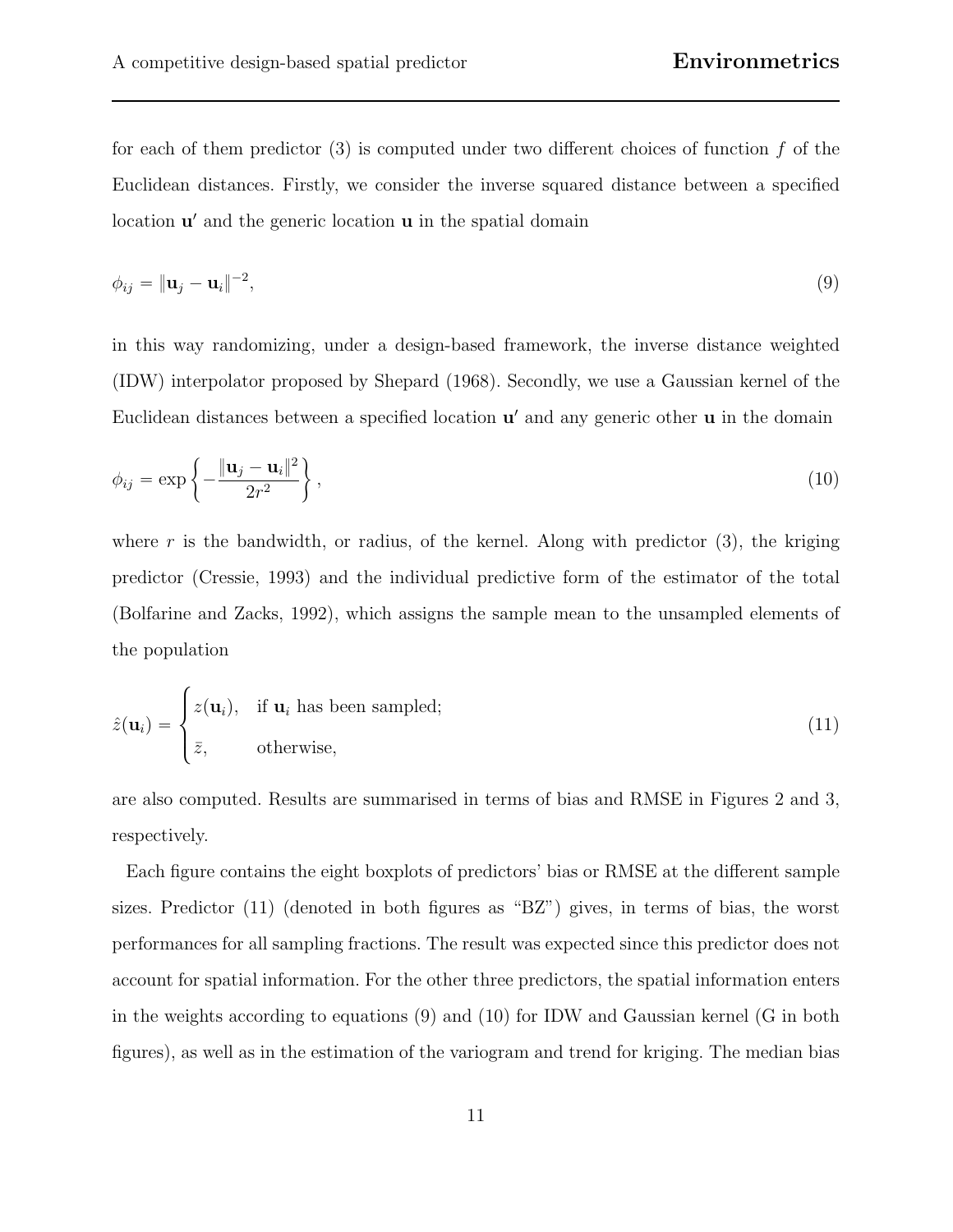is very close to zero for all sampling fractions. In particular for IDW and G, it is almost always negative and ranges from -0.16 to 0.09 and from -0.08 to 0.04, respectively. An exception occurs for the smallest sampling fraction: the kriging's bias is always positive and ranges from 0.08 to 0.14. The bias for IDW decreases as the sampling fraction increases whereas it is almost stable for G. The boxplot sizes decrease as the sampling fraction increases, meaning that the biases tend to be similar for each predictor considered; since they are close to zero, the predictor can be considered as unbiased.

#### [Figure 2 about here.]

In terms of RMSE (Figure 3), except for the smallest sampling fraction, estimator (11) is always the worst; performances of the other three predictors are almost equivalent. In the first plot, kriging presents a very large RMSE that can be ascribed to the small dimension of the sample and the difficulty of estimating reliable variograms. For the other sampling fractions RMSE varies from 1.21 to 2.47 for IDW, from 1.02 to 2.06 for G and from 1.081 to 2.63 for kriging.

#### [Figure 3 about here.]

As a conclusion, proposal (3) suits for the Kattegat dataset, since its performances, both in terms of bias and RMSE, are equivalent to the kriging's, without suffering of the model-based solution pitfalls.

#### 4.2. Simulated data

A simulation study is performed to thoroughly investigate the behaviour of predictor (3) in comparison with the design- and model-based results in the case of spatially varying populations (in the spirit of Baffetta et al., 2009; Vagheggini, 2013; Bruno et al., 2013). This simulation study is necessary to assess via computation the analytic properties of predictor (3). The unmanageable sampling space led us to perform a Monte Carlo study to estimate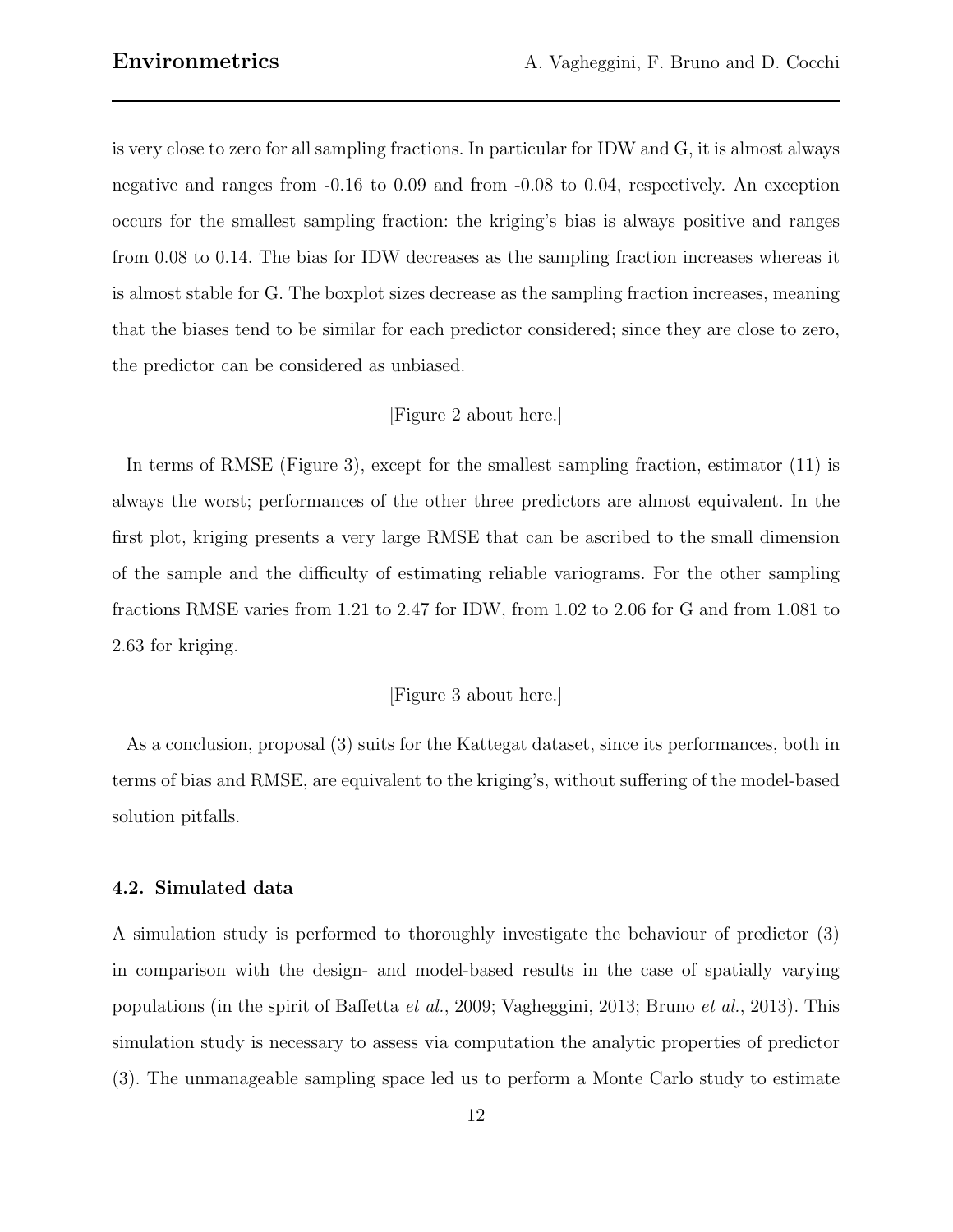the performances of the predictor. The spatial domain is a regular grid of dimension  $15 \times 15$ on the unit square (i.e., a total of 225 point units). Data are generated according to Gaussian random fields with fixed mean,  $\mu$ , and sill,  $\sigma^2$ , equal to 2 and 4, respectively; the nugget effect,  $\eta$ , is null. Various spatial correlation structures are taken into account via three different semivariogram models  $(i.e.$  exponential, Gaussian and a pure nugget) in order to appreciate the performances of predictor (3) in relation to the geographical distribution of the data. The chosen parameterization fixes the same effective range  $(h = 0.7)$  for the exponential and Gaussian semivariogram models; the pure nugget semivariogram imposes a null effective range as it is an uncorrelated spatial process.

For each of the three superpopulation models so obtained, we generate 100 populations. For each of these, three different auxiliary variables are generated over the same spatial domain imposing linear correlation with the study variable of  $\rho = 0.35, 0.50, 0.85$ . Each auxiliary variable is used to compute the first-order inclusion probabilities as the proportions of the auxiliary variable values over their total in the varying probability without replacement sampling (VPSWoR).

For each of the populations obtained, the Monte Carlo experiment consists of drawing 1000 random samples using the SRSWoR and VPSWoR designs at three different sampling fractions (*i.e.*,  $f = 0.05, 0.10$  and 0.15). For each sample, the value of the study variable at unsampled locations is predicted by means of predictor (3) under two different choices of function  $f$  of the Euclidean distances: IDW and G corresponding to equations (9) and (10), respectively. The kriging predictor and the individual predictive form of the estimator of the total (11) are computed as well (in the case of SRSWOR  $\bar{z}$  in (11) is the sample mean, whereas for VPSWoR it corresponds to the usual probability weighted estimator). The comparison is then performed via the bias and root mean squared error (RMSE) computed for each point of the domain over the 1000 Monte Carlo samples. The values of the bias and RMSE so obtained, are then averaged over the 100 populations generated from each superpopulation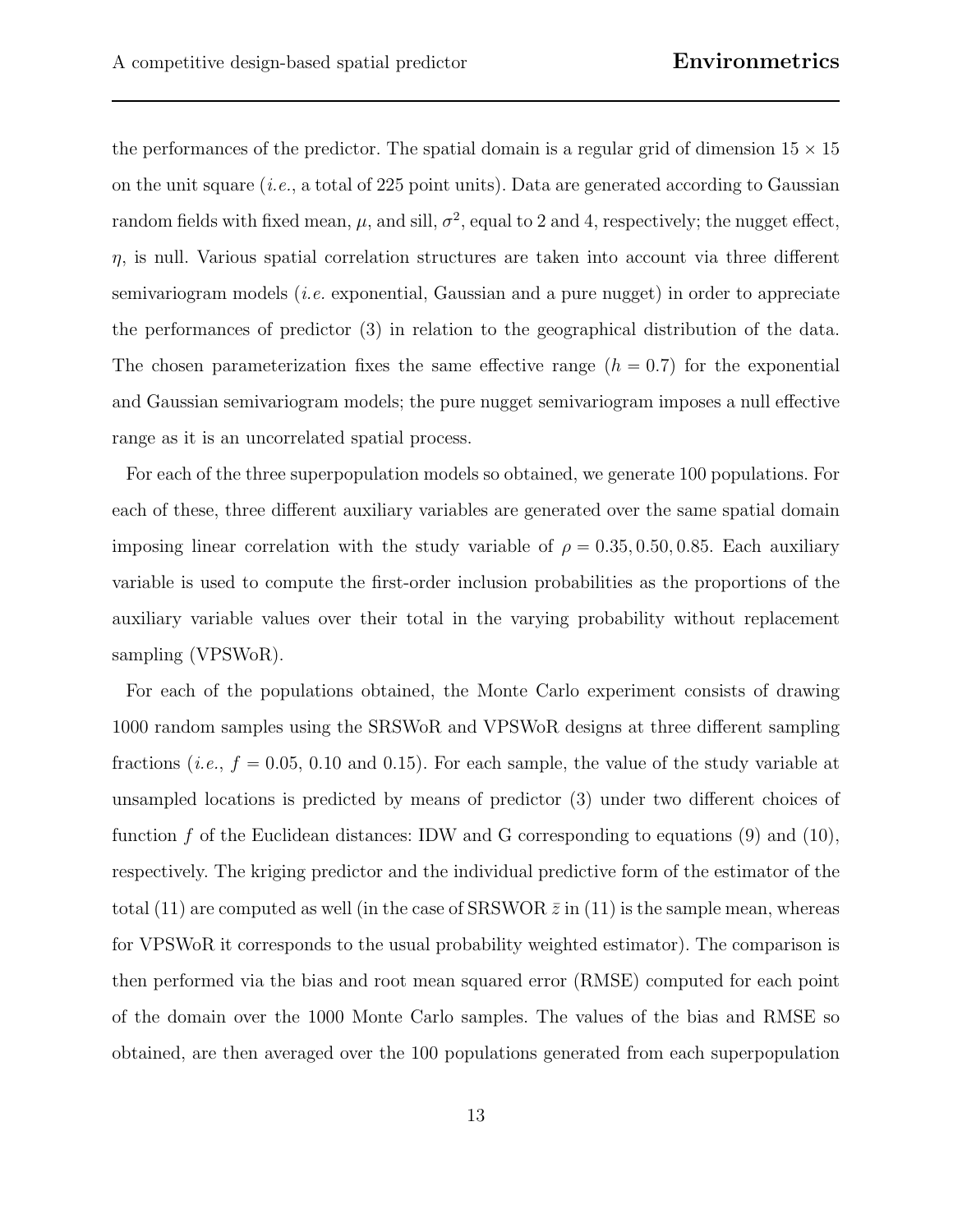model, allowing to reduce the randomness induced by the random field. In the Monte Carlo experiment, we impose the same semivariogram model used for generating the corresponding populations in the kriging predictions, also the initial values used in the REML parameter estimation are set equal to those of the superpopulation model thus preventing the danger of misspecification; this simulation context puts kriging in the best case scenario.

In this simulation we address the following four topics. First, we check whether the use of Euclidean distances improves design-based individual spatial predictions. Secondly, we assess how the sample fraction influences the performances of the design-based individual predictor by itself or compared to the kriging predictor. Third, we compare the results obtained using SRSWoR and VPSWoR. Finally, we study whether the spatial dependence structure influences the performances of the design-based individual predictor in itself and in comparison with the kriging predictor. As mentioned above, all evaluations are based on the bias and RMSE averaged over the 100 generated populations, as shown in Figures 4-7. Each figure is composed of nine plots, where each row collects the results of one of the three superpopulations and each column shows one of the three sampling fractions. Each plot contains the boxplots of the overall bias (Figures 4 and 5) or RMSE (Figures 6 and 7) for all the strategies of sampling designs and predictors. Light boxplots refer to the results of the SRSWoR, while the dark boxplots refer to those of VPSWoR.

Figure 4 presents the boxplots of the overall bias of all 225 points in the domain obtained in the cases of SRSWoR (light boxplots) and VPSWoR (dark boxplots) when the auxiliary variable is generated with a correlation of  $\rho = 0.35$  with the variable under study. First of all, when comparing results of predictor (11) and our proposal, it appears that the use of spatial information reduces bias. The overall median bias in case of SRSWoR is approximately null, whereas when using VPSWoR, overestimation is detected. This is less evident when the data come from a superpopulation model with a Gaussian semivariogram. Regardless of the sample fraction and the semivariogram structure, the biases of the IDW and G predictors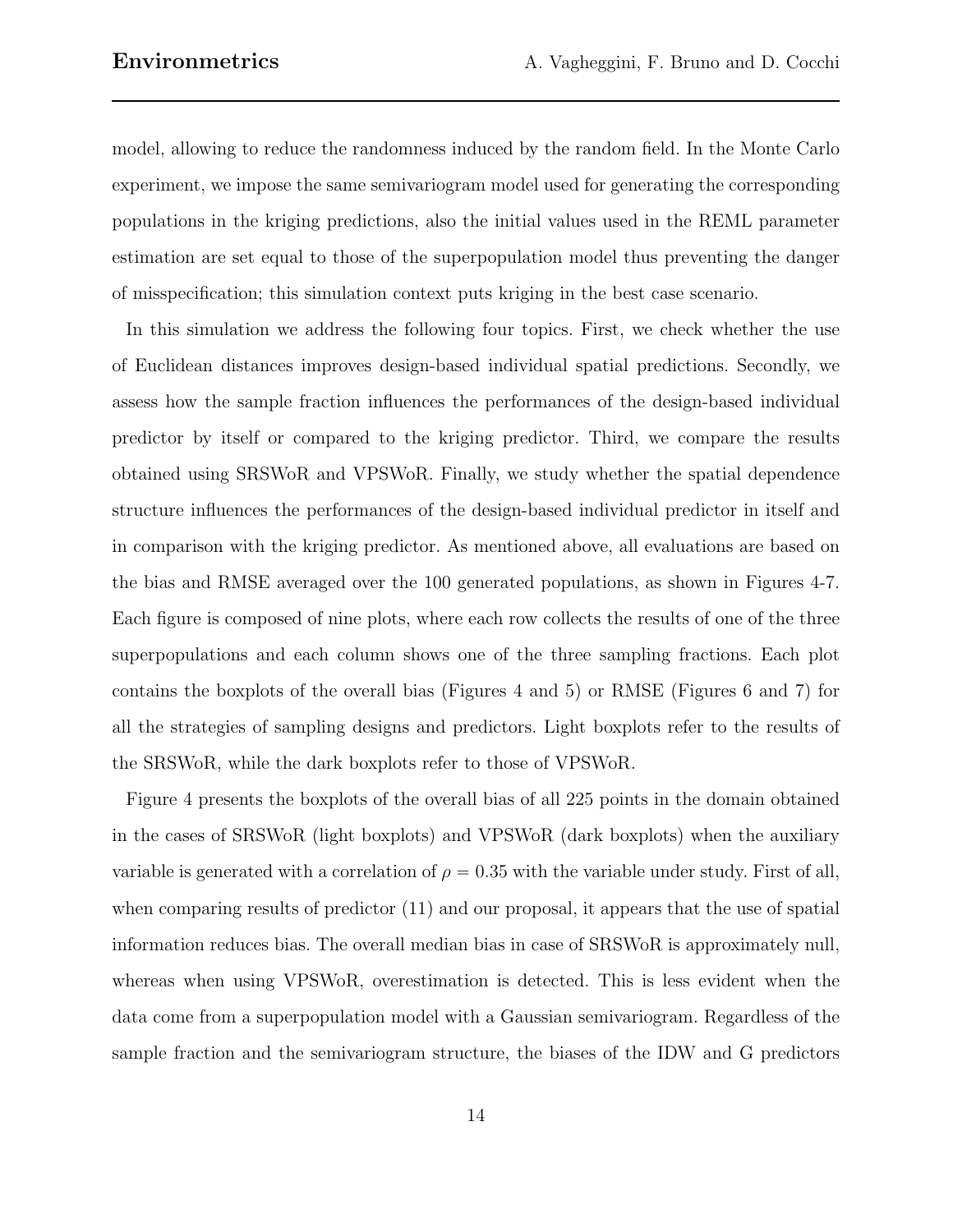are approximately equal to that of kriging.

[Figure 4 about here.]

Figure 5 compares SRSWoR and VPSWoR when the auxiliary variable is generated with a correlation of  $\rho = 0.50$ . The results for the SRSWoR case are equal to those of Figure 4 because the auxiliary variable does not affect this sampling plan. In this case, the Monte Carlo experiment shows that the bias of VPSWoR slightly increases regardless of the sampling fraction and the semivariogram model, except for (11), which reduces its bias. Since the results when  $\rho = 0.85$  have the same behaviour we do not show the corresponding figure.

#### [Figure 5 about here.]

Figure 6 compares the RMSE of the four predictors in the presence of different semivariogram models and at different sampling fractions; again, the light boxplots refer to SRSWoR, while the dark boxplots to VPSWoR. The auxiliary variable is generated with  $\rho = 0.35$ . In this case, estimator (11) shows the poorest performance. When increasing the sampling fraction, the RMSE of all spatial predictors decreases, with higher evidence when data are generated imposing a Gaussian semivariogram. Negligible differences appear between the RMSE obtained for SRSWoR and VPSWoR; therefore, SRSWoR could be adopted without reducing performance. When the exponential semivariogram model is used to generate populations (*i.e.*, the upper panels), the spatial predictors present similar performances: the kriging predictor and the two different specification of predictor (3) are very similar for all sampling fractions. For this spatial superpopulation, which is usually characterized by smooth behaviour in space, the three predictors are almost equivalent in terms of RMSE. When data are generated under the Gaussian semivariogram model  $(i.e.,$ in the central panels), sampling fractions affect the performances of the spatial predictors by reducing their RMSE. At the smallest sampling fraction, they present very similar performances; as the sampling fraction increases, the kriging predictor tends to perform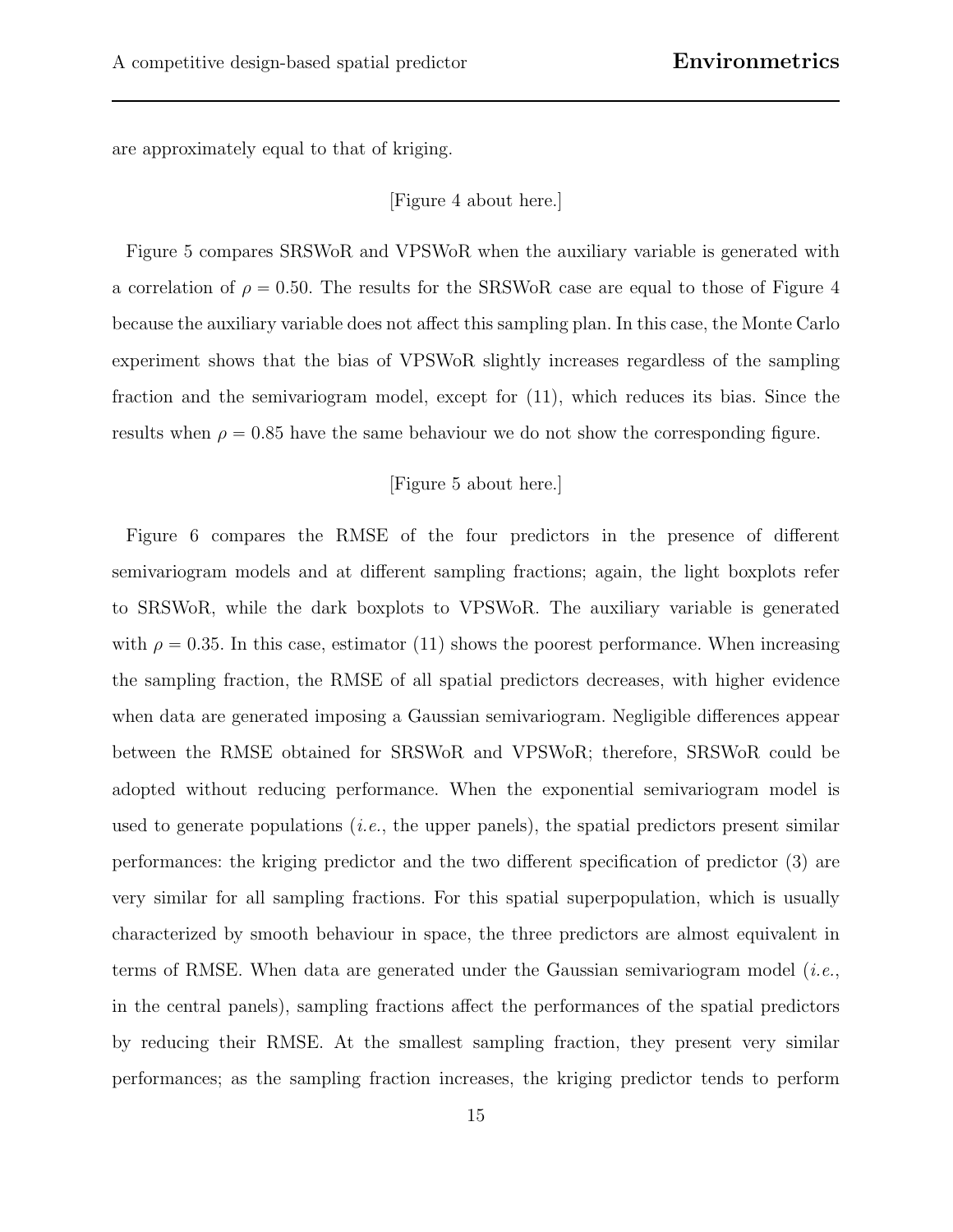better. This is likely due to the spatial clusters that characterize populations generated from random fields with Gaussian semivariogram. In this simulation, this peculiarity seems to be better captured by kriging rather than by the rather simple functions of the Euclidean distances (9) and (10). The results on the pure nugget superpopulation model (*i.e.*, the lower panels) show that kriging has quite a lower RMSE than the other techniques, particularly at the lowest sample size. As the sampling fraction increases, the RMSE slightly decreases, but less so for kriging; at  $f = 0.15$  the three predictors have nearly identical performances. For the pure nugget case, the improvement in considering Euclidean distances *(i.e., IDW*) and G) in a design-based setting is still appreciable but not as evident as for the other superpopulations with different semivariogram models. This result is reasonable because the pure nugget model corresponds to a spatially uncorrelated process where employing distances in predictions is theoretically irrelevant. At each sampling fraction, the RMSE of the individual spatial predictor is always lower for populations generated by imposing a Gaussian semivariogram rather than an exponential one to the random field.

#### [Figure 6 about here.]

Figure 7 collects the boxplots of the overall RMSE for the SRSWoR (light), which is the same as in Figure 6, and for the VPSWoR (dark) when the auxiliary variable is generated with a correlation of  $\rho = 0.50$ . Differences with the results obtained for  $\rho = 0.35$  are almost negligible except for the pure nugget model at  $f = 0.05$ . In this case, choosing VPSWoR produces lower RMSE, regardless of the technique used. Surprisingly, for VPSWoR with the pure nugget superpopulation model, increasing the sampling fraction leads to higher RMSE. Generating the auxiliary variable with a correlation of  $\rho = 0.85$  produces results similar to those obtained by imposing  $\rho = 0.50$  which are not reported.

[Figure 7 about here.]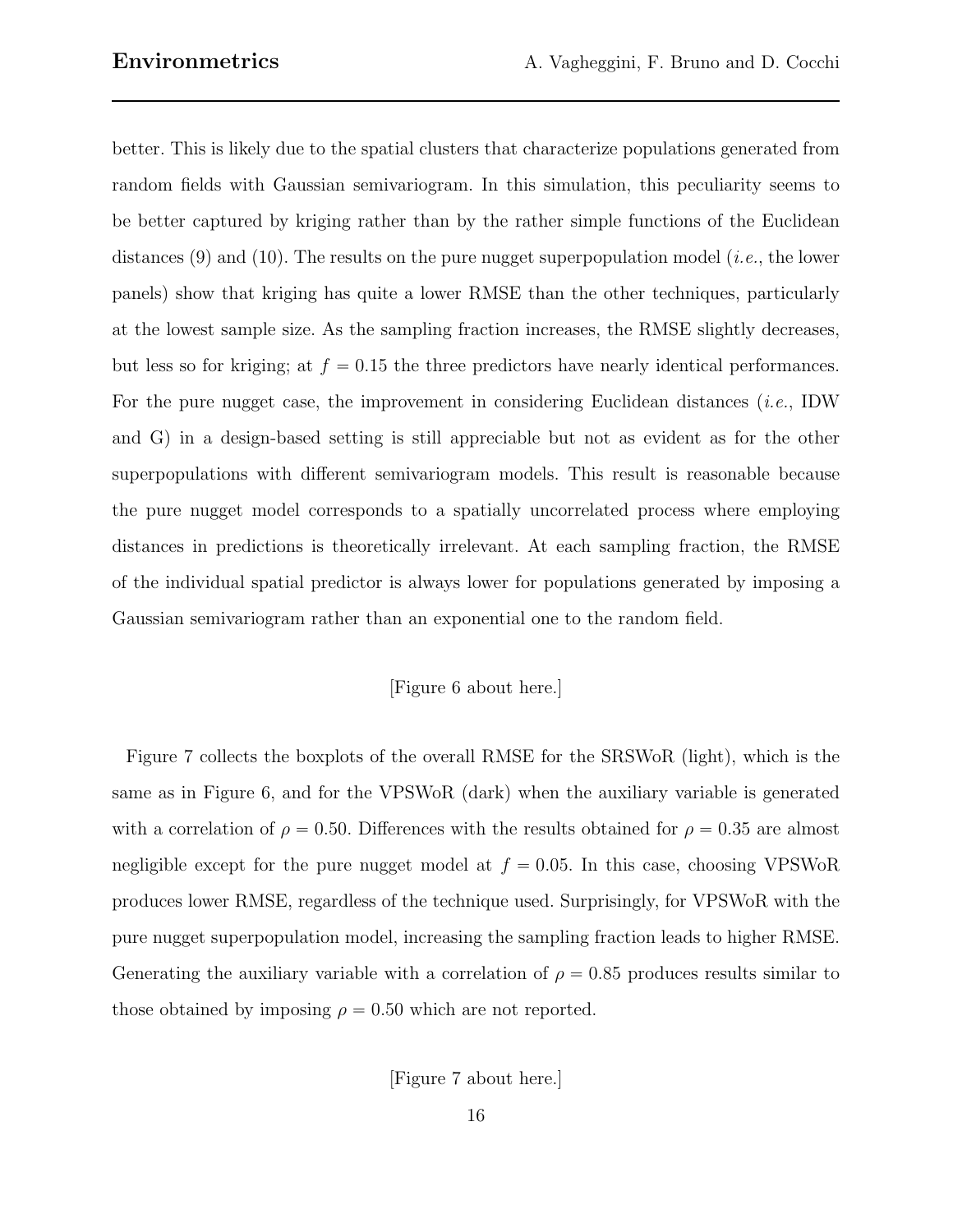#### 5. CONCLUSIONS

Design-based individual prediction constitutes an inter-subjective alternative to kriging, since the specification of a superpopulation model, in the case of kriging, is based on the researcher's conjectures. On the contrary, the definition of matrix  $\Phi$ , which is a collection of functions of the Euclidean distances between locations, can be negotiated before sampling.

In this paper, individual design-based spatial predictor (3) is compared with kriging and predictor (11). The design-based individual predictor performs well when the geographical relationship among elements, defined through the decreasing function of the Euclidean distances collected in matrix  $\Phi$ , mimics the spatial distribution of the study variable over the entire domain, both in the environmental example and in the simulation experiment. According to our knowledge in this field, the proposal of a spatial design-based individual predictor represents a novelty. For any sampling design, the comparison of this proposal with predictor (11) shows that using spatial information in estimation reduces bias and, therefore, RMSE.

In our simulation study, when assessing kriging predictions, we choose to model the spatial correlation by adopting the same semivariogram models used for generating populations. Thus, we somewhat prevented the misspecification problem by placing kriging in the most favourable scenario. Therefore, the validity of this proposal is strengthened by the biased experimental conditions imposed as favourable to kriging, which are far from real world applications.

The comparison with kriging needs a deeper discussion. First, if some spatial correlation is assumed, bias and RMSE of predictor (3) appear very similar to those of kriging. At small sample sizes, in some cases, our proposal has even better performances (e.g. in the application to a real dataset). Conversely, when data are generated according to an uncorrelated spatial process (i.e., the pure nugget model), kriging always shows better performances regardless of the sampling fraction, because it produces reliable estimates of the sill parameter. Despite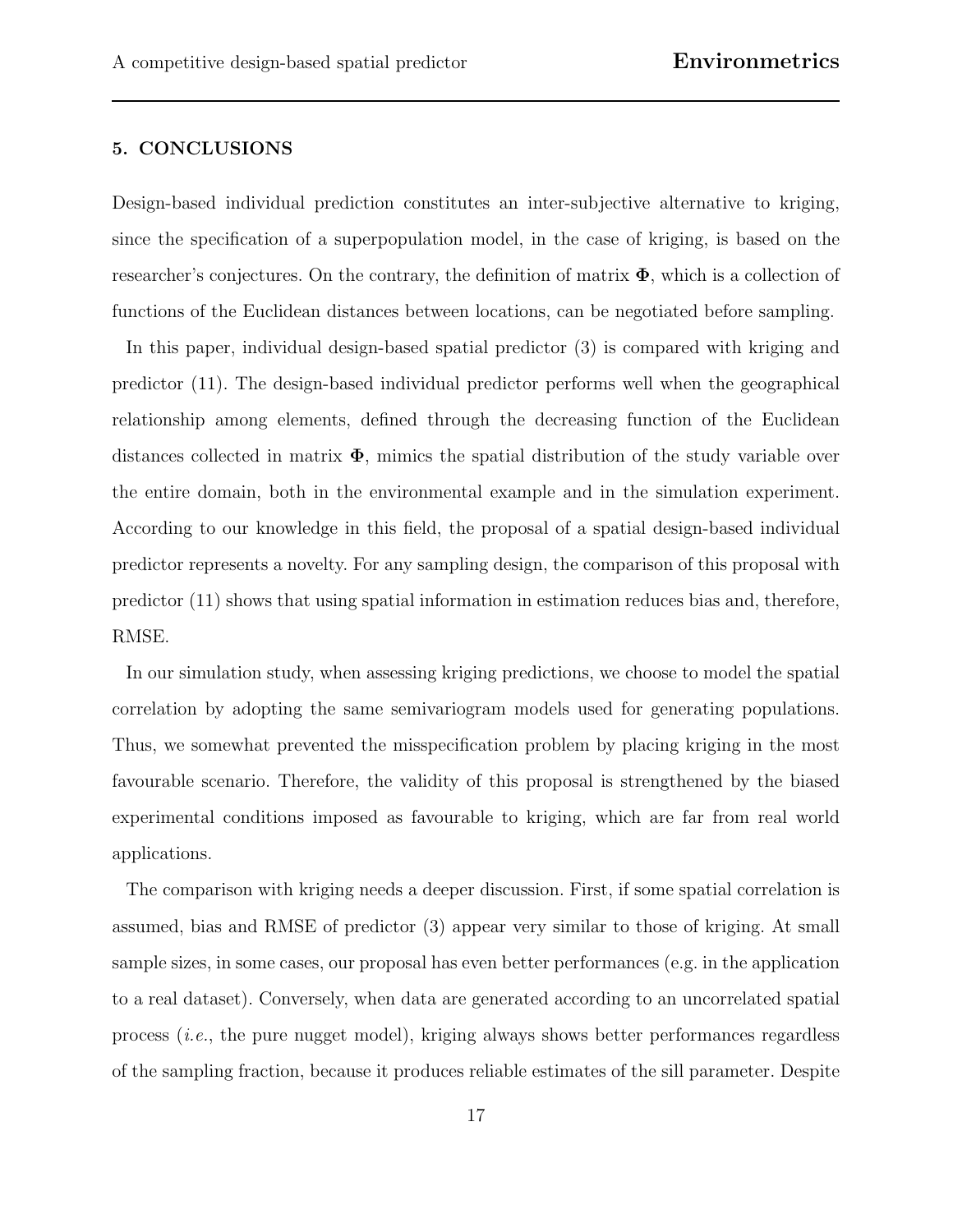this, kriging does not substantially outperform our proposal. Second, it is known that kriging predictions are not robust when sample sizes are small; since the few available spatial lags are not enough to obtain good estimates of the parameters of the semivariogram model. In fact, at the lowest sample size, predictor (3) has approximately the same null bias as kriging and RMSE values that in some cases outperform kriging. Adopting VPSWoR does not affect RMSE, but unfortunately produces higher bias. Varying probability sampling is known as a very appropriate tool for improving finite population inference, when auxiliary variables are available for building unequal inclusion probabilities is available. However, geographical information is available for all population elements, and may improve inference even when simple random sampling is performed.

In general, improvements in inference due to the knowledge of a quantitative auxiliary variable producing varying inclusion probabilities is lower than the direct use of geographical information in design-based inference.

This work is the first step towards the development of inference on population summaries (i.e., means or totals), able to account for spatial information available before sampling, in agreement with the idea of model-assisted design-based inference proposed by Cassel et al.  $(1976)$  and Särndal *et al.*  $(1992)$ .

#### ACKNOWLEDGEMENTS

The research of the first two authors was funded by a FIRB 2012 grant (project no. RBFR12URQJ; title: Statistical modelling of environmental phenomena: pollution, meteorology, health and their interactions) for research projects by the Italian Ministry of Education, Universities and Research.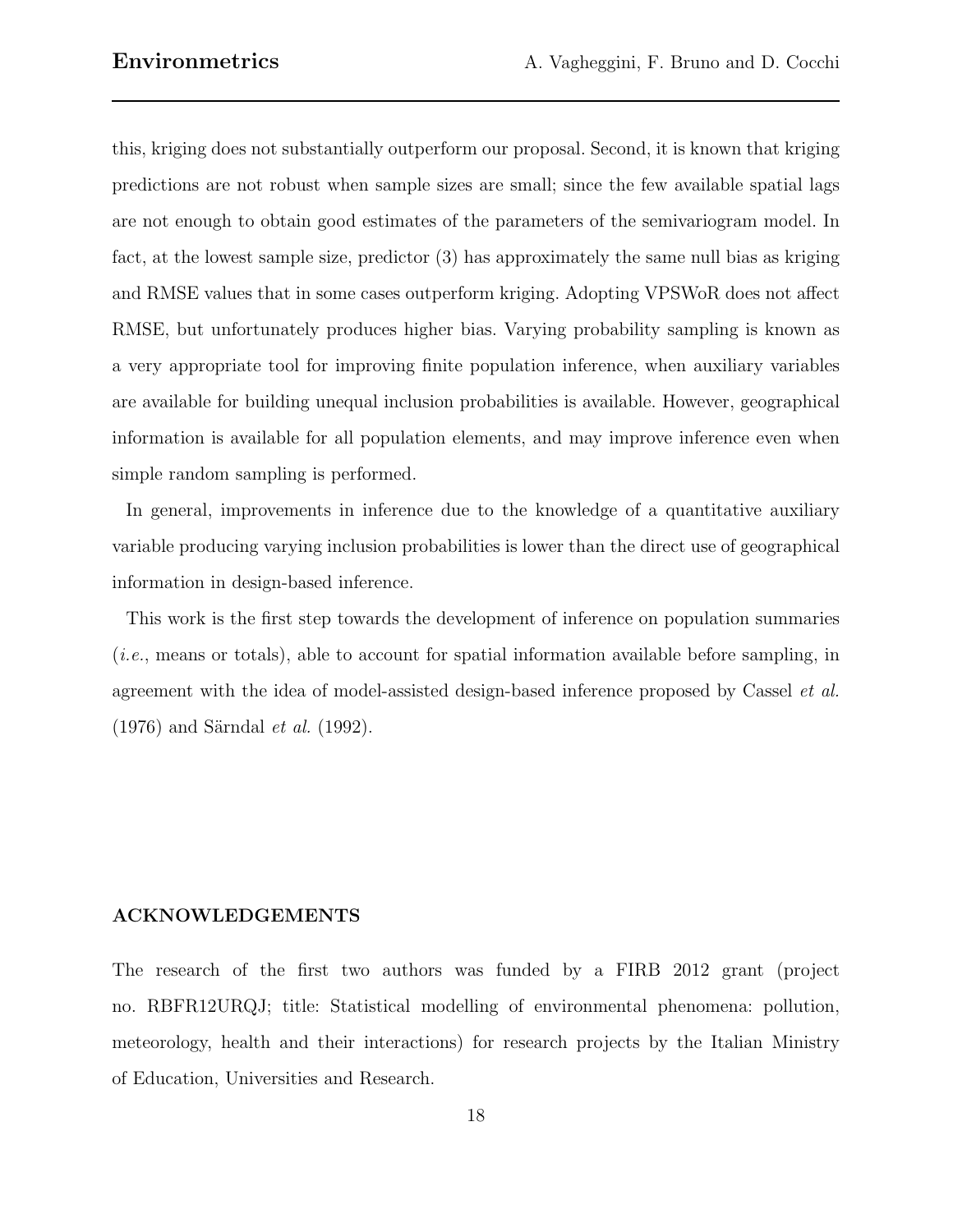#### REFERENCES

- Baffetta F, Fattorini L, Franceschi S, Corona P, 2009. Design-based approach to k-nearest neighbours technique for coupling field and remotely sensed data in forest surveys. Remote Sensing of Environment 113(3): 463–475.
- Bolfarine H, Zacks S, 1992. Prediction Theory for Finite Populations. Springer–Verlag, New York.
- Bruno F, Cocchi D, Vagheggini A, 2013. Finite population properties of individual predictors based on spatial patterns. Environ Ecol Stat 20: 467–494.
- Brus D, de Gruijter J, 1997. Random sampling or geostatistical modelling? Choosing between design-based and model-based sampling strategies for soil (with discussion). Geoderma 80: 1–44.
- Cassel CM, Särndal CE, Wretman JH, 1976. Some results on generalized difference estimation and generalized regression estimation for finite populations. Biometrika 63(3): 615–620.
- Cicchitelli G, Montanari G, 2012. Model-assisted estimation of a spatial population mean. Int Stat Rev 80: 111–126.
- Cordy C, 1993. An extension of the Horvitz-Thompson theorem to point sampling from a continuous universe. Statistics & Probability Letters 18: 353–362.
- Cox D, Cox L, Ensor K, 1997. Spatial sampling and the environment: some issues and directions. Environ Ecol Stat 4: 219–233.
- Cressie N, 1993. Statistics for Spatial Data. Wiley, New York.
- de Gruijter J, ter Braak C, 1990. Model-free estimation from spatial samples: a reappraisal of classical sampling theory. Math Geol 22: 407-415.
- Diggle P, Lophaven S, 2006. Bayesian geostatistical design. Scandinavian Journal of Statistics 33(1): 53–64.
- Gregoire T, 1998. Design-based and model-based inference in survey sampling: appreciating the difference. Canadian Journal of Forest Research 28: 1429–1447.
- Hansen MH, Madow WG, Tepping BJ, 1983. An evaluation of model-dependent and probability-sampling inferences in sample surveys. Journal of the American Statistical Association 78(384): 776–793.
- Li J, Heap A, 2008. A Review of Spatial Interpolation Methods for Environmental Scientists. Geoscience Australia, Canberra.
- Little RJ, 2004. To model or not to model? competing modes of inference for finite population sampling. Journal of the American Statistical Association 99: 546–556.
- Little RJA, 2014. Survey sampling: Past controversies, current orthodoxies, and future paradigms. In Lin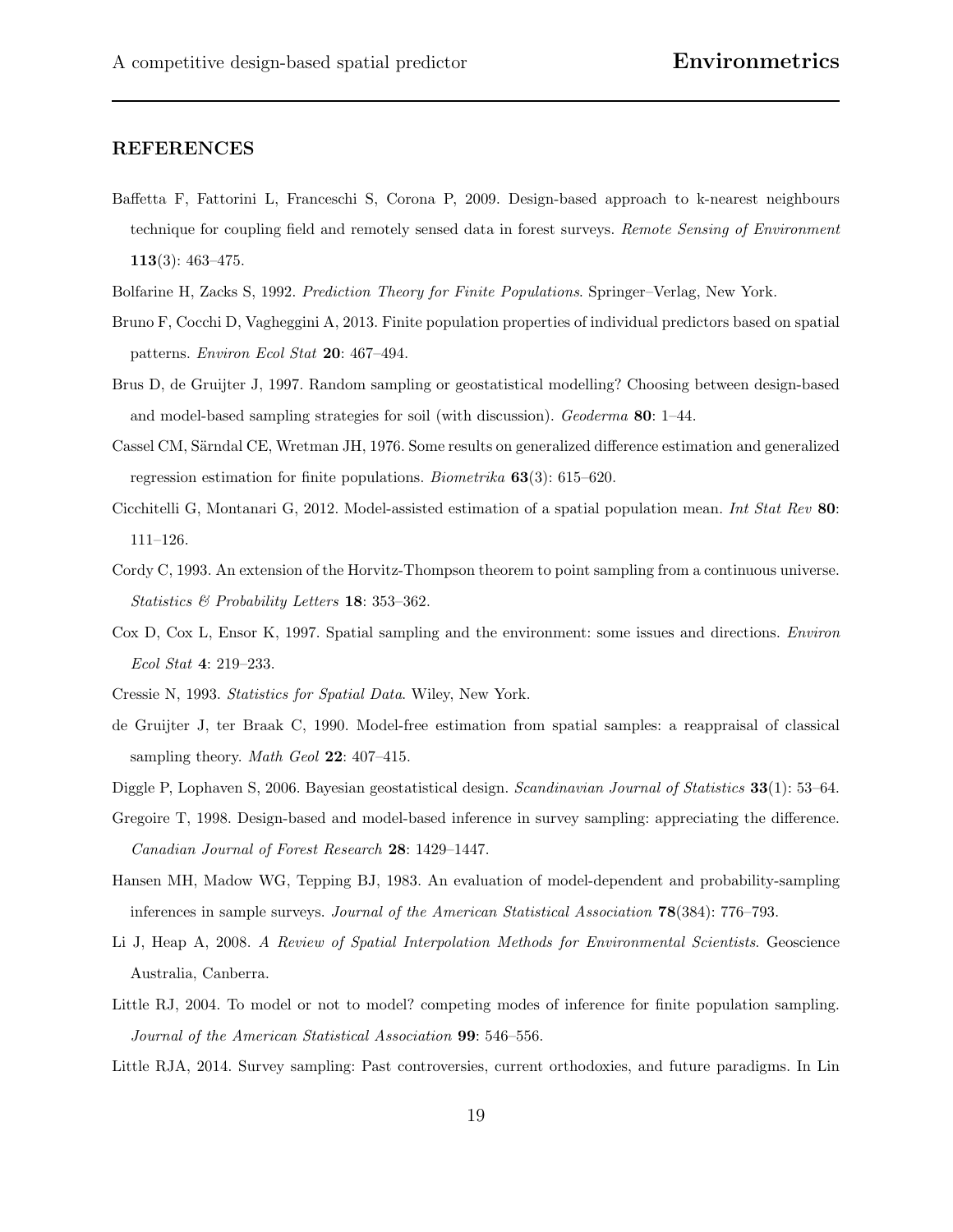X, Genest C, Banks D, Molenberghs G, Scott D, Wang JL (eds.), Past, Present and Future of Statistical Science, COPSS 50th Anniversary Volume, chapter 37, CRC Press.

- Margalho L, Menezes R, Sousa I, 2014. Assessing interpolation error for space–time monitoring data. Stochastic Environmental Research and Risk Assessment 28: 1307–1321.
- Mitas L, Mitasova H, 1999. Spatial interpolation. In Longley P, Goodchild M, DJ M, DW R (eds.), Geographical Information Systems: Principles, Techniques, Management and Applications, volume 1, chapter 34, Wiley, London.
- Ribeiro Jr P, Diggle P, 2001. geoR: A package for geostatistical analysis. R-NEWS 1: 14–18.
- Särndal CE, Swensson B, Wretman J, 1992. Model Assisted Survey Sampling. Springer-Verlag, New York.
- Shepard D, 1968. A two-dimensional interpolation function for irregularly-spaced data. In Proceedings of the 1968 23rd ACM national conference.
- Stehman S, 2000. Practical implications of design-based sampling inference for thematic map accuracy. Remote Sens Environ 75: 35–45.
- Stein M, 1999. Interpolation of Spatial Data: Some Theory for Kriging. Springer-Verlag, New York.
- Stuart A, Ord K, 1987. Kendall's Advanced Theory of Statistics: Distribution Theory, volume 1. Arnold, London.
- Vagheggini A, 2013. Employing Distances in Design-based Employing Distances in Design-based Spatial Estimation. Ph.D. thesis, Department of Statistical Sciences, University of Bologna.

Wang JF, Stein A, Gao BB, Ge Y, 2012. A review of spatial sampling. Spatial Statistics 2: 1–14.

Webster R, Oliver M, 2007. Geostatistics for Environmental Scientists. John Wiley and Sons, Chichester.

#### APPENDIX

#### A. PROOFS

#### A.1. Approximated Expectation

Following Stuart and Ord (1987), the expectation of predictor (3) is obtained in approximate form using the first-order Taylor approximation because the individual predictor is the ratio of linear combinations of random quantities.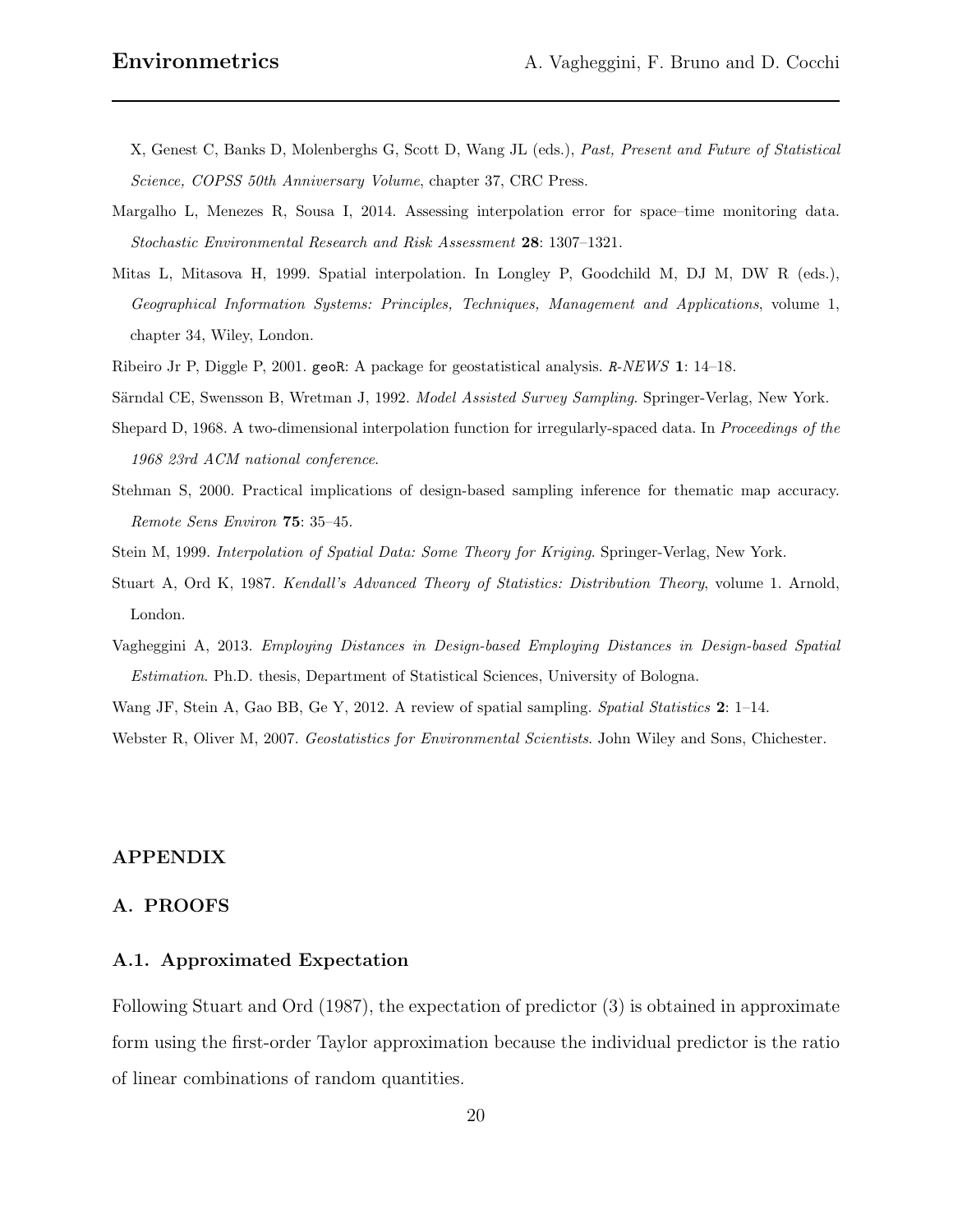Proof of Theorem 1. Starting from equation (3) the first-order Taylor approximation of the expectation is

$$
\mathrm{E}[\hat{z}(\mathbf{u}_i)] \simeq (\mathrm{E}[\mathbf{h}_i]^{\top} \mathbf{1}_N)^{-1} \mathrm{E}[\mathbf{h}_i]^{\top} \mathbf{z}.
$$

Expectation of vector  $\mathbf{h}_i$  is

$$
\begin{aligned} \mathbf{E}[\mathbf{h}_i] &= \mathbf{E}[\mathcal{I}_{(i\in S)}]\mathbf{e}_i + \mathbf{E}[(1-\mathcal{I}_{(i\in S)})\mathbf{q}] \circ \boldsymbol{\phi}_i \\ &= \pi_i \mathbf{e}_i + (\boldsymbol{\pi} \circ \boldsymbol{\phi}_i - \widetilde{\boldsymbol{\pi}}_i \circ \boldsymbol{\phi}_i) \\ &= \pi_i \mathbf{e}_i + (\boldsymbol{\pi} - \widetilde{\boldsymbol{\pi}}_i) \circ \boldsymbol{\phi}_i, \end{aligned}
$$

where  $E[\mathcal{I}_{(i \in S)}] = \pi_i$  is the first-order inclusion probability which can be collected in the vector  $E[q] = \boldsymbol{\pi} = (\pi_1, \dots, \pi_N)^\top$  and vectors  $E[\mathcal{I}_{(i \in S)} q] = \tilde{\boldsymbol{\pi}}_i =$  $(\pi_{1i}, \ldots, \pi_{(i-1)i}, \pi_i, \pi_{(i+1)i}, \ldots, \pi_{Ni})^\top$  are retrieved.

#### A.2. Approximated Variance

For the same reasons as for the expectation, the variance of the individual predictor is obtained in approximate form using the first-order Taylor approximation.

Proof of Theorem 2. The resulting first-order Taylor approximation of the variance is

$$
V[\hat{z}(\mathbf{u}_{i})] \simeq \frac{E[(\mathbf{h}_{i}^{\top}\mathbf{z})^{2}](E[\mathbf{h}_{i}^{\top}]\mathbf{1}_{N})^{2}}{(E[\mathbf{h}_{i}^{\top}]\mathbf{1}_{N})^{4}} - 2\frac{E[\mathbf{h}_{i}^{\top}\mathbf{z}\mathbf{h}_{i}^{\top}\mathbf{1}_{N}]\cdot E[\mathbf{h}_{i}^{\top}]\mathbf{z}\cdot E[\mathbf{h}_{i}^{\top}]\mathbf{1}_{N}}{(E[\mathbf{h}_{i}^{\top}]\mathbf{1}_{N})^{4}} + \frac{E[(\mathbf{h}_{i}^{\top}\mathbf{1}_{N})^{2}](E[\mathbf{h}_{i}^{\top}]\mathbf{z})^{2}}{(E[\mathbf{h}_{i}^{\top}]\mathbf{1}_{N})^{4}} = \frac{(E[\mathbf{h}_{i}^{\top}]\mathbf{1}_{N}\mathbf{z}^{\top} - E[\mathbf{h}_{i}^{\top}]\mathbf{z}\mathbf{1}_{N}^{\top})E[\mathbf{h}_{i}\mathbf{h}_{i}^{\top}](E[\mathbf{h}_{i}^{\top}]\mathbf{1}_{N}\mathbf{z} - E[\mathbf{h}_{i}^{\top}]\mathbf{z}\mathbf{1}_{N})}{(E[\mathbf{h}_{i}^{\top}]\mathbf{1}_{N})^{4}}
$$

$$
= \mathbf{k}_{i}^{\top}E[\mathbf{h}_{i}\mathbf{h}_{i}^{\top}]\mathbf{k}_{i}, \qquad (A.1)
$$

where the last equality is obtained via algebraic manipulation.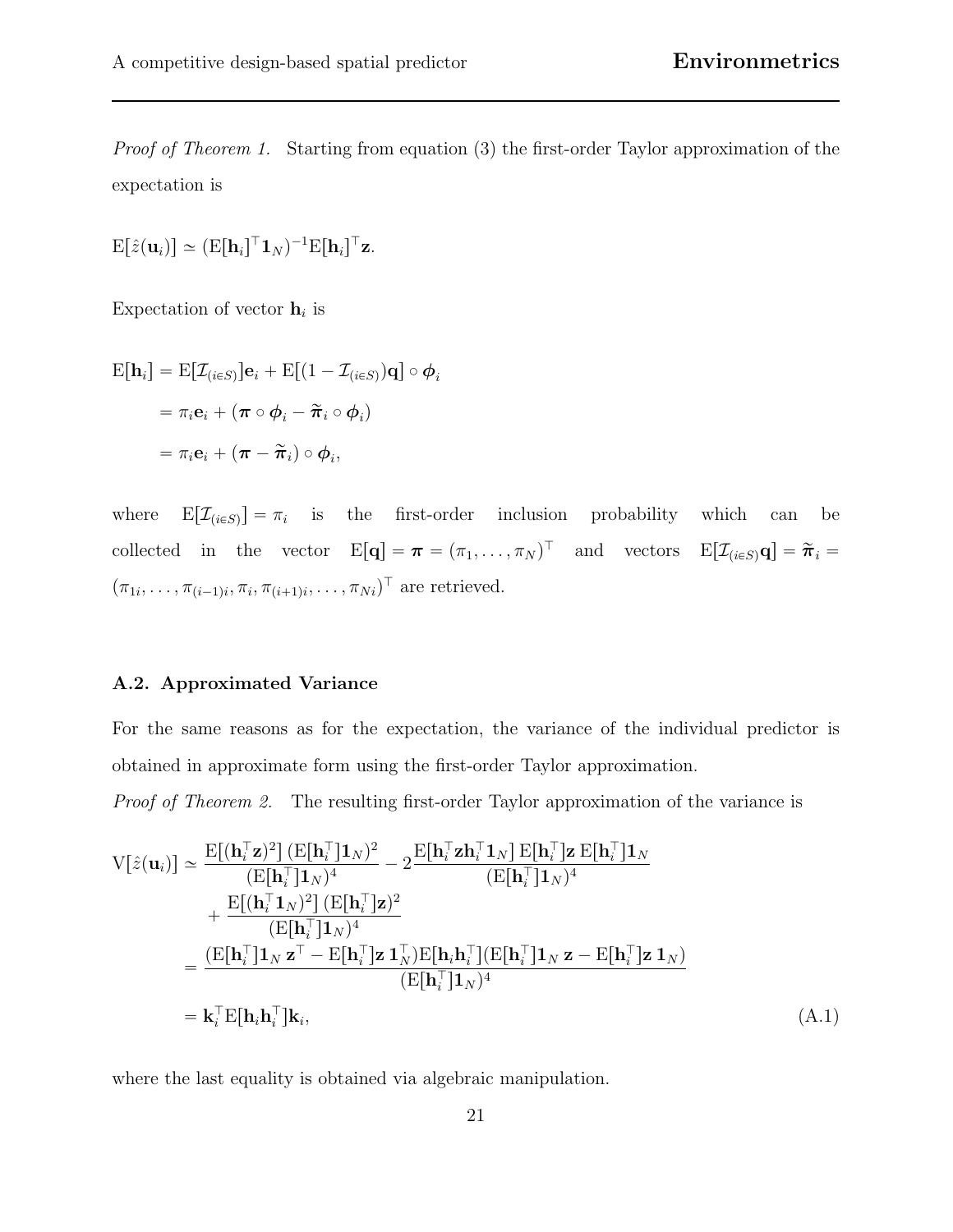Vector  $\mathbf{k}_i$  is defined as

$$
\mathbf{k}_{i} = \frac{\mathrm{E}[\mathbf{h}_{i}^{\top}]\mathbf{1}_{N}\,\mathbf{z} - \mathrm{E}[\mathbf{h}_{i}^{\top}]\mathbf{z}\,\mathbf{1}_{N}}{(\mathrm{E}[\mathbf{h}_{i}^{\top}]\mathbf{1}_{N})^{2}} = \frac{(\pi_{i}\mathbf{e}_{i} + (\boldsymbol{\pi} - \widetilde{\boldsymbol{\pi}}_{i}) \circ \boldsymbol{\phi}_{i})^{\top}\mathbf{1}_{N}\,\mathbf{z} - (\pi_{i}\mathbf{e}_{i} + (\boldsymbol{\pi} - \widetilde{\boldsymbol{\pi}}_{i}) \circ \boldsymbol{\phi}_{i})^{\top}\mathbf{z}\,\mathbf{1}_{N}}{(\pi_{i}\mathbf{e}_{i} + (\boldsymbol{\pi} - \widetilde{\boldsymbol{\pi}}_{i}) \circ \boldsymbol{\phi}_{i})^{\top}\mathbf{1}_{N})^{2}}.
$$

Expectation of matrix  $\mathbf{h}_i \mathbf{h}_i^{\top}$  is

$$
\begin{aligned} \mathbf{E}[\mathbf{h}_i \mathbf{h}_i^\top] &= \mathbf{E}[\mathcal{I}_{(i \in S)} \mathbf{e}_i \mathbf{e}_i^\top] + \mathbf{E}[(\mathbf{q} \circ \boldsymbol{\phi}_i)(\mathbf{q} \circ \boldsymbol{\phi}_i)^\top] - \mathbf{E}[\mathcal{I}_{(i \in S)}(\mathbf{q} \circ \boldsymbol{\phi}_i)(\mathbf{q} \circ \boldsymbol{\phi}_i)^\top] \\ &= \mathbf{E}[\mathcal{I}_{(i \in S)} \mathbf{e}_i \mathbf{e}_i^\top] + \mathbf{E}[\mathbf{q} \mathbf{q}^\top] \circ \boldsymbol{\phi}_i \boldsymbol{\phi}_i^\top - \mathbf{E}[\mathcal{I}_{(i \in S)} \mathbf{q} \mathbf{q}^\top] \circ \boldsymbol{\phi}_i \boldsymbol{\phi}_i^\top] \\ &= \pi_i \mathbf{e}_i \mathbf{e}_i^\top + \widetilde{\mathbf{\Pi}} \circ \boldsymbol{\phi}_i \boldsymbol{\phi}_i^\top - \widetilde{\mathbf{\Pi}}_i \circ \boldsymbol{\phi}_i \boldsymbol{\phi}_i^\top \\ &= \pi_i \mathbf{e}_i \mathbf{e}_i^\top + (\widetilde{\mathbf{\Pi}} - \widetilde{\mathbf{\Pi}}_i) \circ \boldsymbol{\phi}_i \boldsymbol{\phi}_i^\top. \end{aligned}
$$

In the previous equation we define matrix  $E[\mathbf{q}\mathbf{q}^{\top}] = \widetilde{\mathbf{\Pi}} = (\widetilde{\pi}_1, \ldots, \widetilde{\pi}_N)^{\top}$  collecting the second-order inclusion probabilities in the off-diagonal elements and the first-order ones in the diagonal, and matrix

fi

$$
E[\mathcal{I}_{(i \in S)}\mathbf{q}\mathbf{q}^{\top}]\circ \boldsymbol{\phi}_{i} \boldsymbol{\phi}_{i}^{\top} = \breve{\mathbf{\Pi}}_{i} = \begin{bmatrix} \pi_{1i} & \pi_{12i} & \cdots & \pi_{1i} & \cdots & \pi_{1Ni} \\ \pi_{21i} & \pi_{2i} & \cdots & \pi_{2i} & \cdots & \pi_{2Ni} \\ \vdots & \vdots & \ddots & \vdots & & \vdots \\ \pi_{i1} & \pi_{i2} & \cdots & \pi_{i} & \cdots & \pi_{iN} \\ \vdots & \vdots & \vdots & \ddots & \vdots \\ \pi_{N1i} & \pi_{N2i} & \cdots & \pi_{Ni} & \cdots & \pi_{Ni} \end{bmatrix},
$$

 $\mathbf{r}$ 

which collects the third-order inclusion probabilities in the off-diagonal elements, except for the ith column and row, each containing the second-order inclusion probabilities as well as the diagonal except *ii*th element, which is the first-order inclusion probability  $\pi_i$ .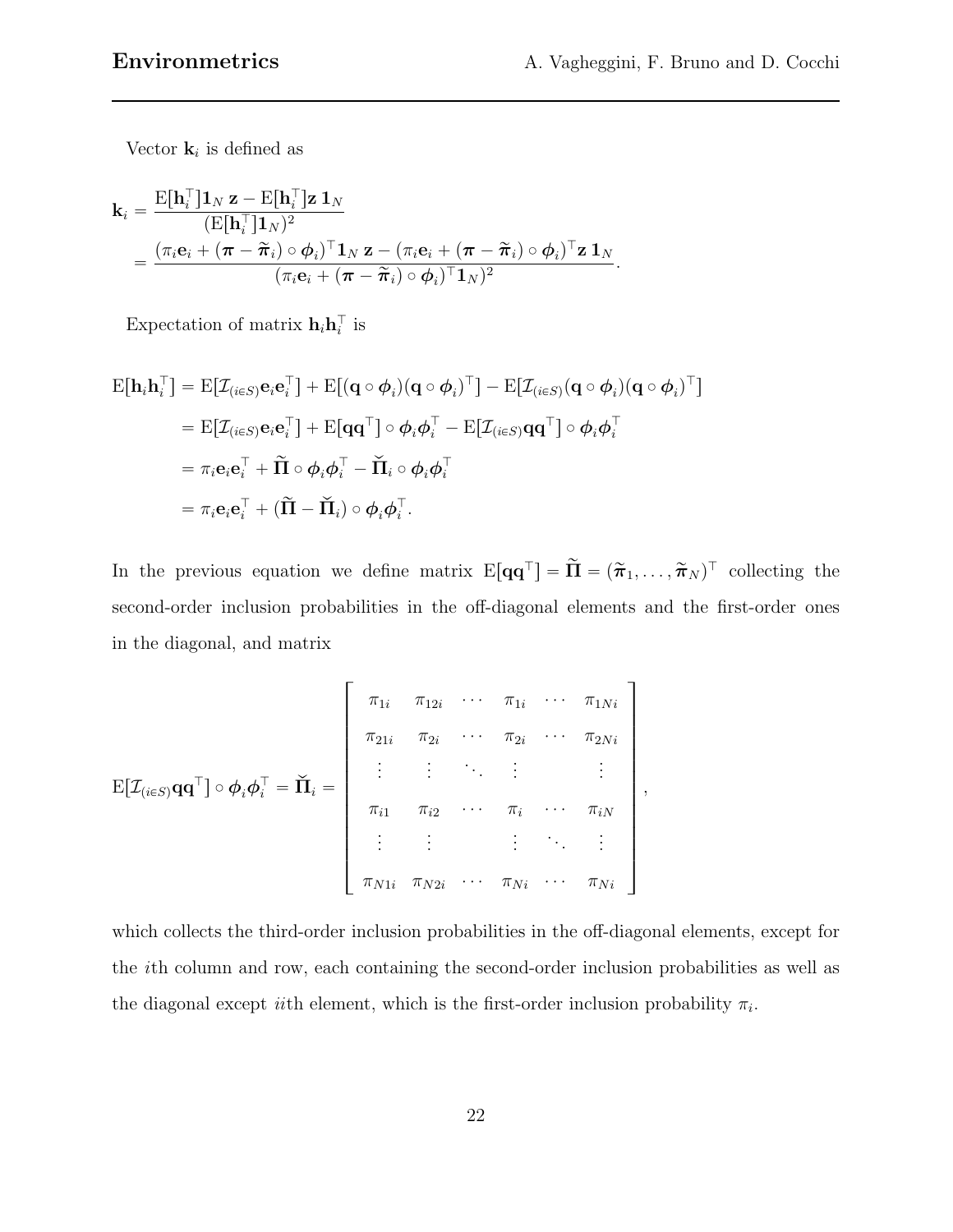#### B. CASE OF SIMPLE RANDOM SAMPLING WITHOUT REPLACEMENT

#### B.1. Approximated expectation

In the case of SRSWoR the approximated expectation (5) of predictor (3) reduces to

$$
\mathrm{E}[\hat{z}(\mathbf{u}_i)] \simeq \frac{z(\mathbf{u}_i) + at_{1i}}{1 + at_{2i}},
$$

which contains the population quantities  $t_{1i} = \boldsymbol{\phi}_i^{\top} \mathbf{z}$  and  $t_{2i} = \boldsymbol{\phi}_i^{\top} \mathbf{1}_N$  and the constant

$$
a = \frac{N-n}{N-1}.
$$

In the SRSWoR case the residuals of the first-order Taylor approximated expectation are of order  $O(n^{-1})$ .

#### B.2. Approximated variance

In the case of SRSWoR, quantities (7) and (8) involved in the approximated variance of predictor (3) reduce to

$$
\mathbf{k}_{i} = \frac{N}{n} \frac{(1+at_{2i})\mathbf{z} - (z(\mathbf{u}_{i}) + at_{1i})\mathbf{1}_{N}}{(1+at_{2i})^{2}}
$$

and

$$
\mathrm{E}[\mathbf{h}_i \mathbf{h}_j^\top] = \frac{n}{N} (\mathbf{e}_i \mathbf{e}_i^\top + b \operatorname{diag}(\boldsymbol{\phi}_i)^2 + c \, \boldsymbol{\phi}_i \boldsymbol{\phi}_i^\top),
$$

where constants derived from inclusion probabilities up to the third-order are

$$
b = \frac{N-n}{N-1} \frac{N-n-1}{N-2} \quad c = \frac{N-n}{N-1} \frac{N-n}{N-2}.
$$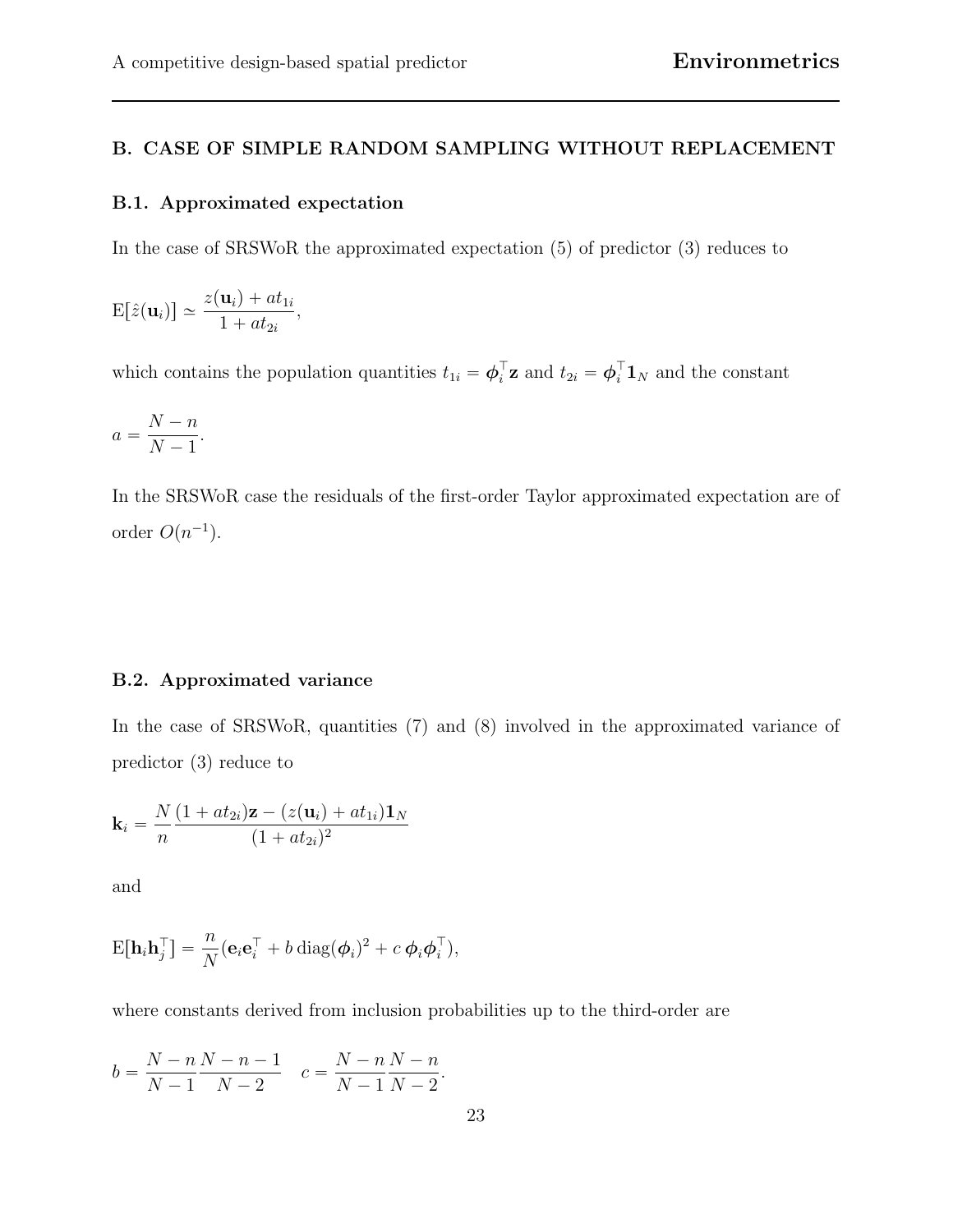In the SRSWoR case the residuals of the the first-order Taylor approximated variance are of order  $O(n^{-2})$ .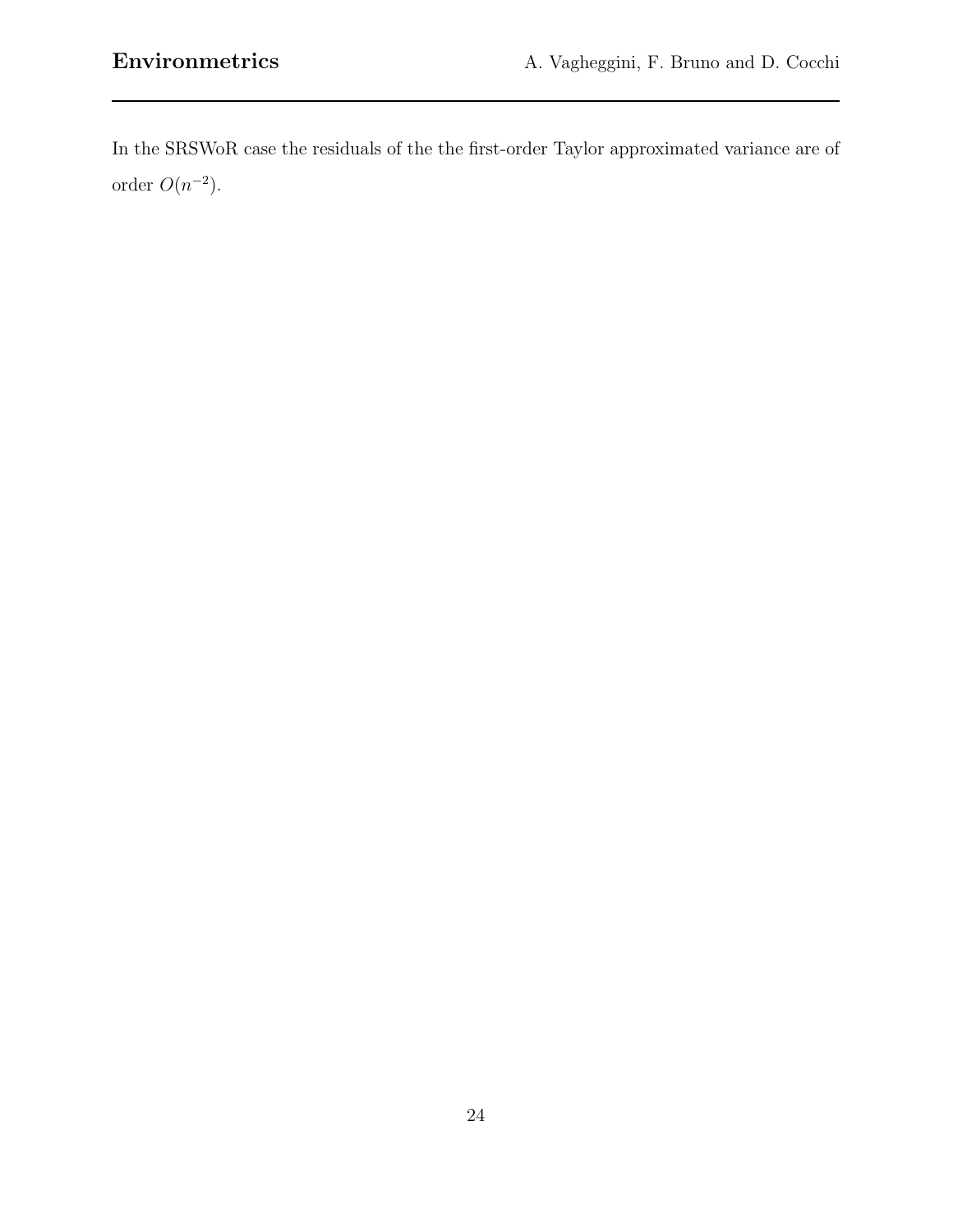## FIGURES



Figure 1. Locations and values of the Kattegat dataset.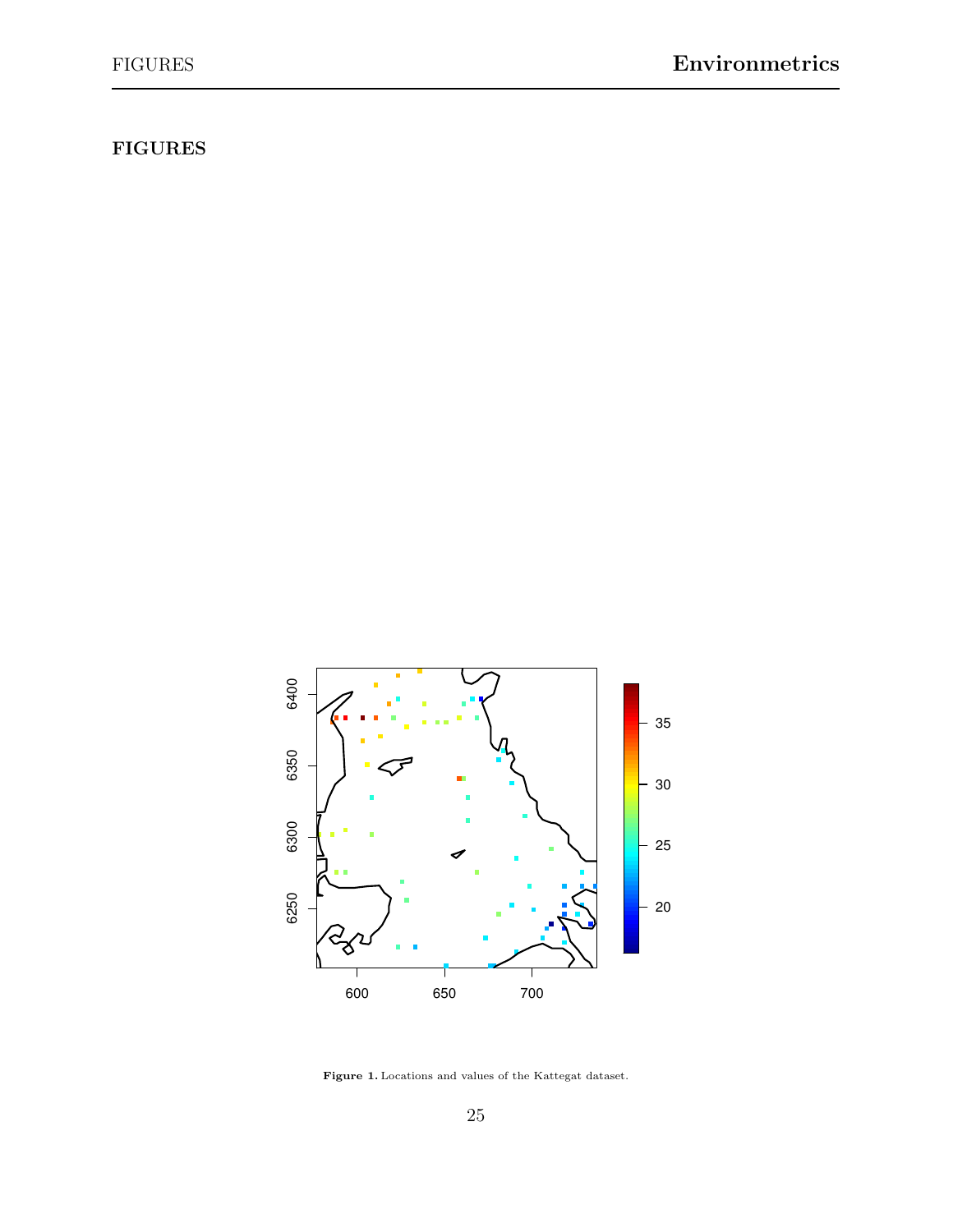

Figure 2. Bias for the Kattegat dataset.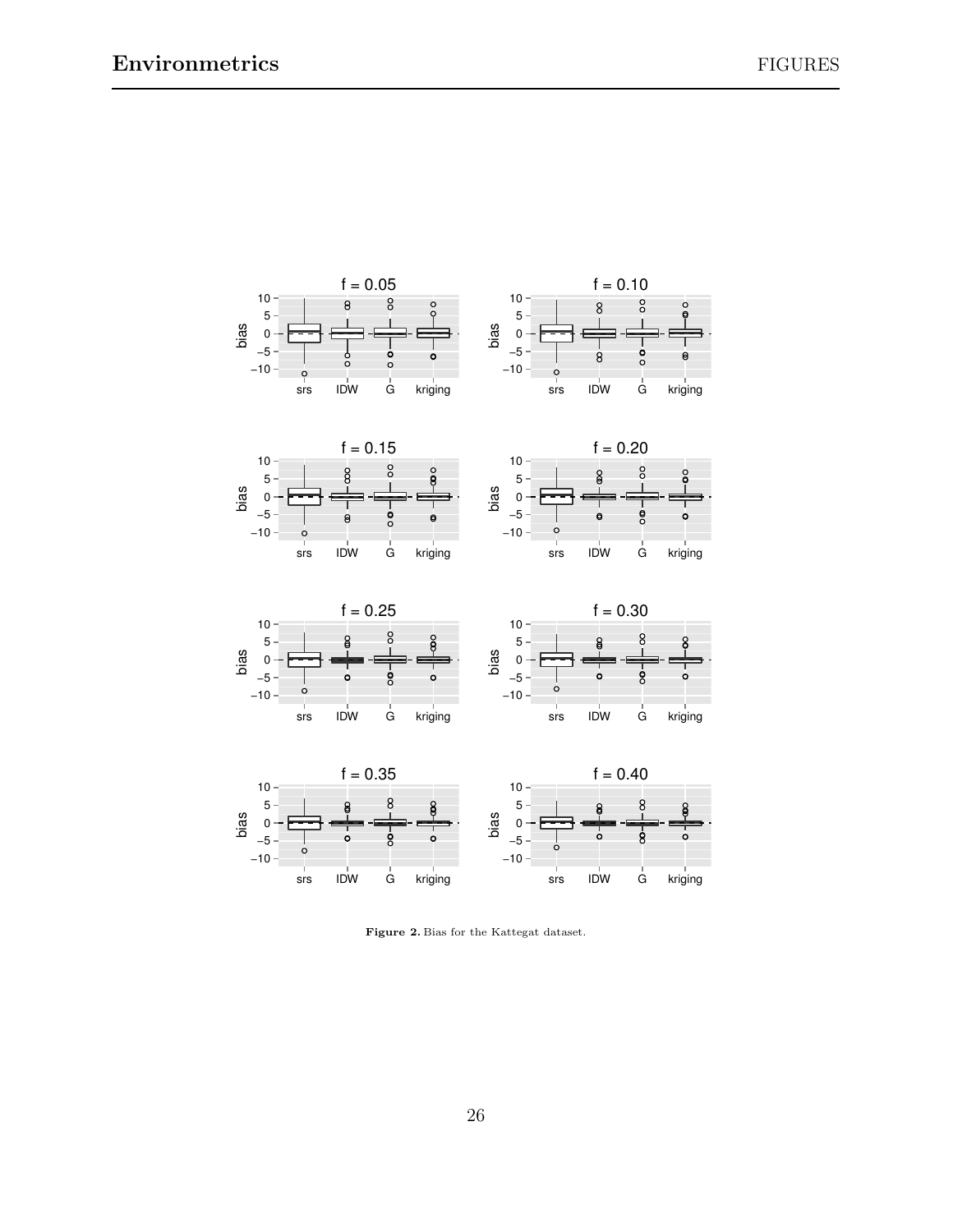

Figure 3. RMSE for the Kattegat dataset.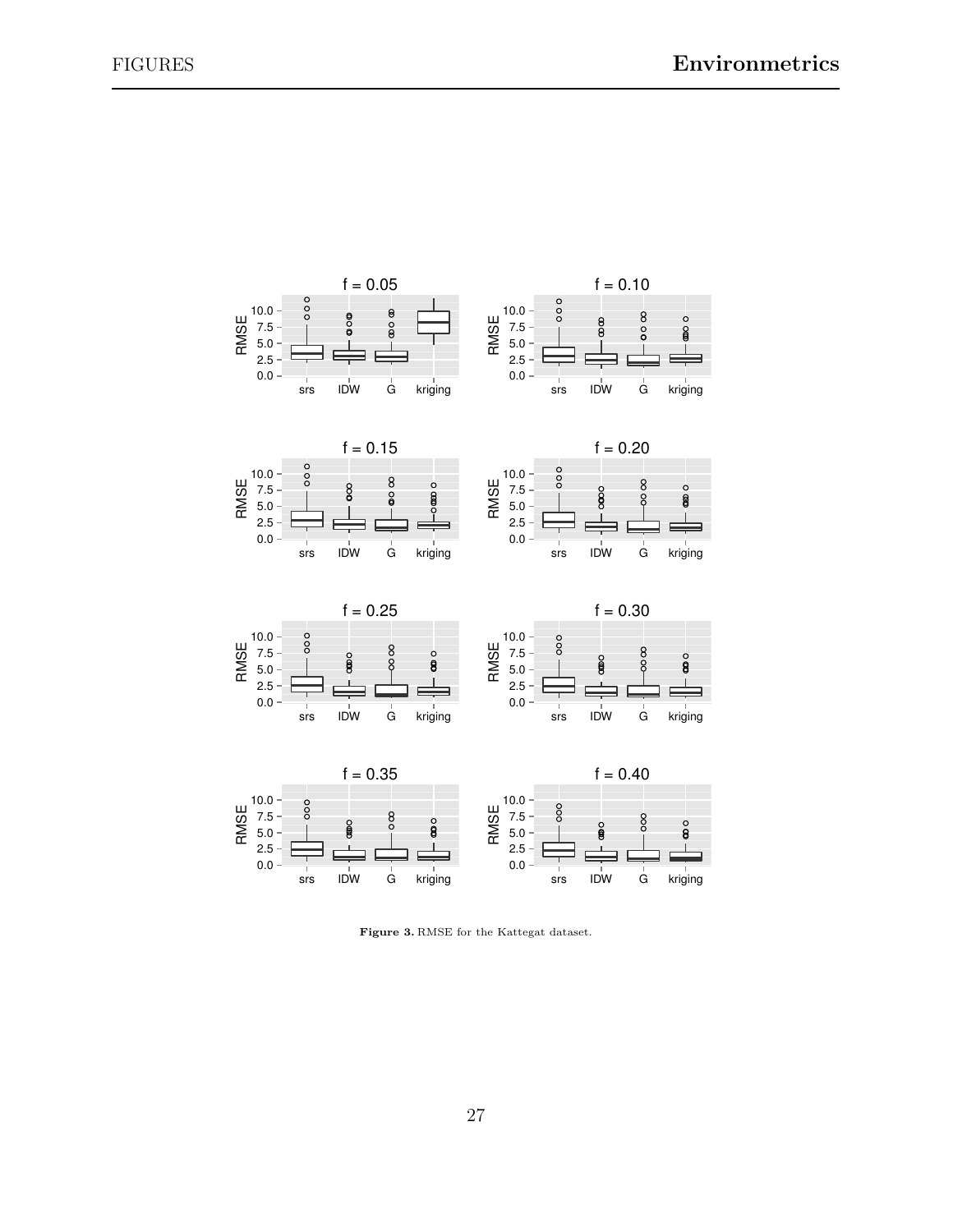

Figure 4. Overall bias; light boxplots are for SRSWoR and dark boxplots are for VPSWoR when the auxiliary variable has been generated with  $\rho = 0.35$ .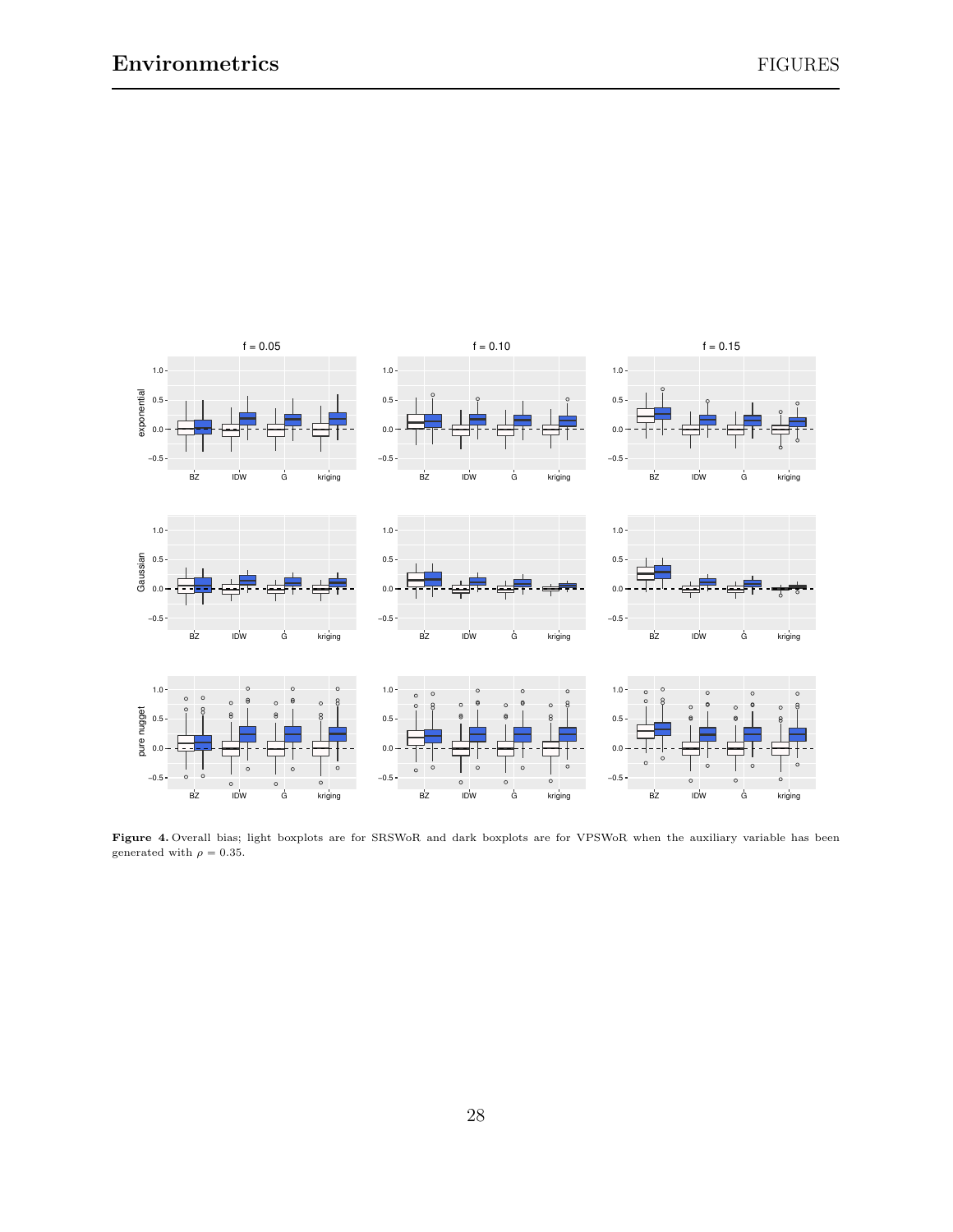

Figure 5. Overall bias; light boxplots are for SRSWoR and dark boxplots are for VPSWoR when the auxiliary variable has been generated with  $\rho = 0.50$ .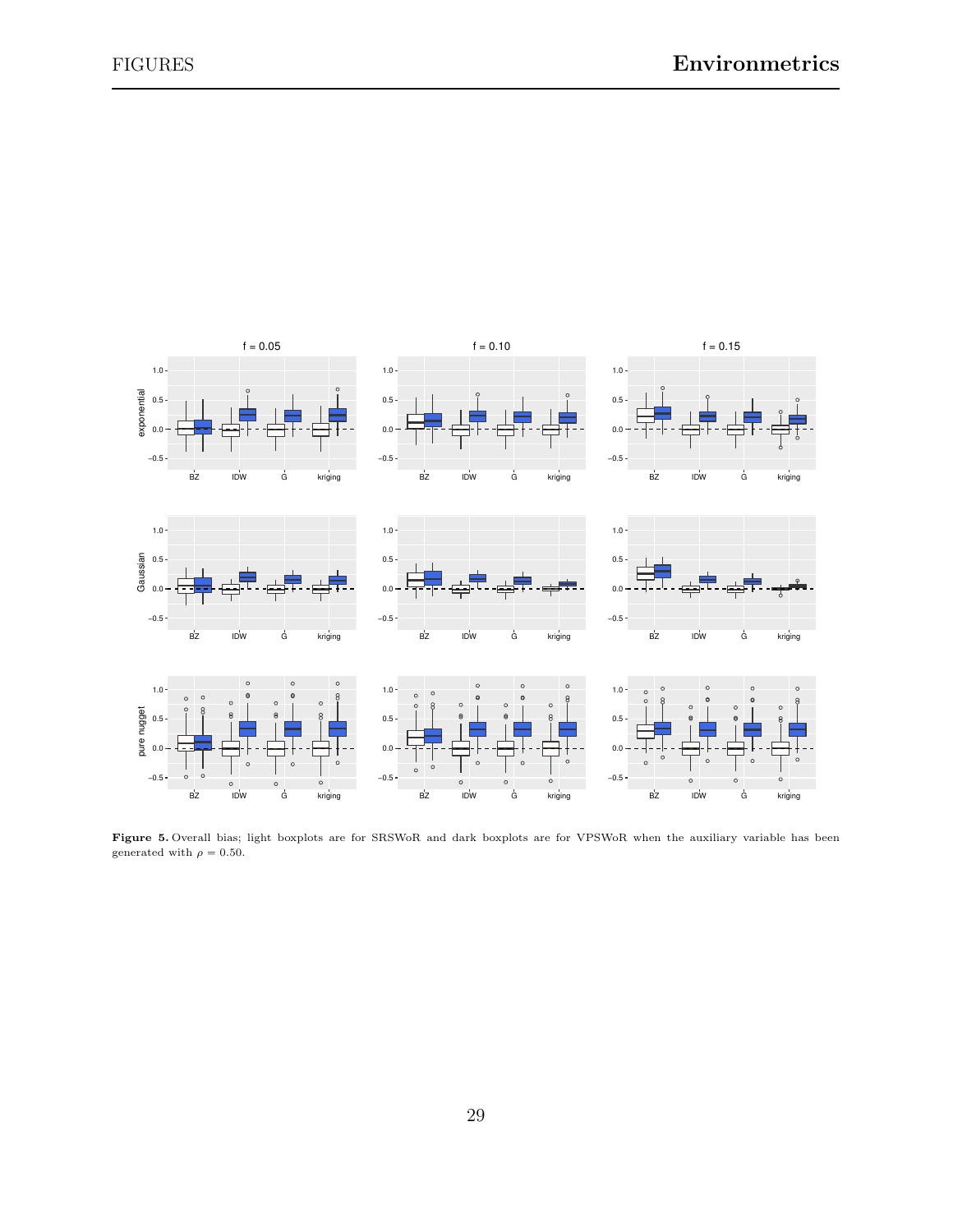

Figure 6. Overall RMSE; light boxplots are for SRSWoR and dark boxplots are for VPSWoR when the auxiliary variable has been generated with  $\rho = 0.35.$